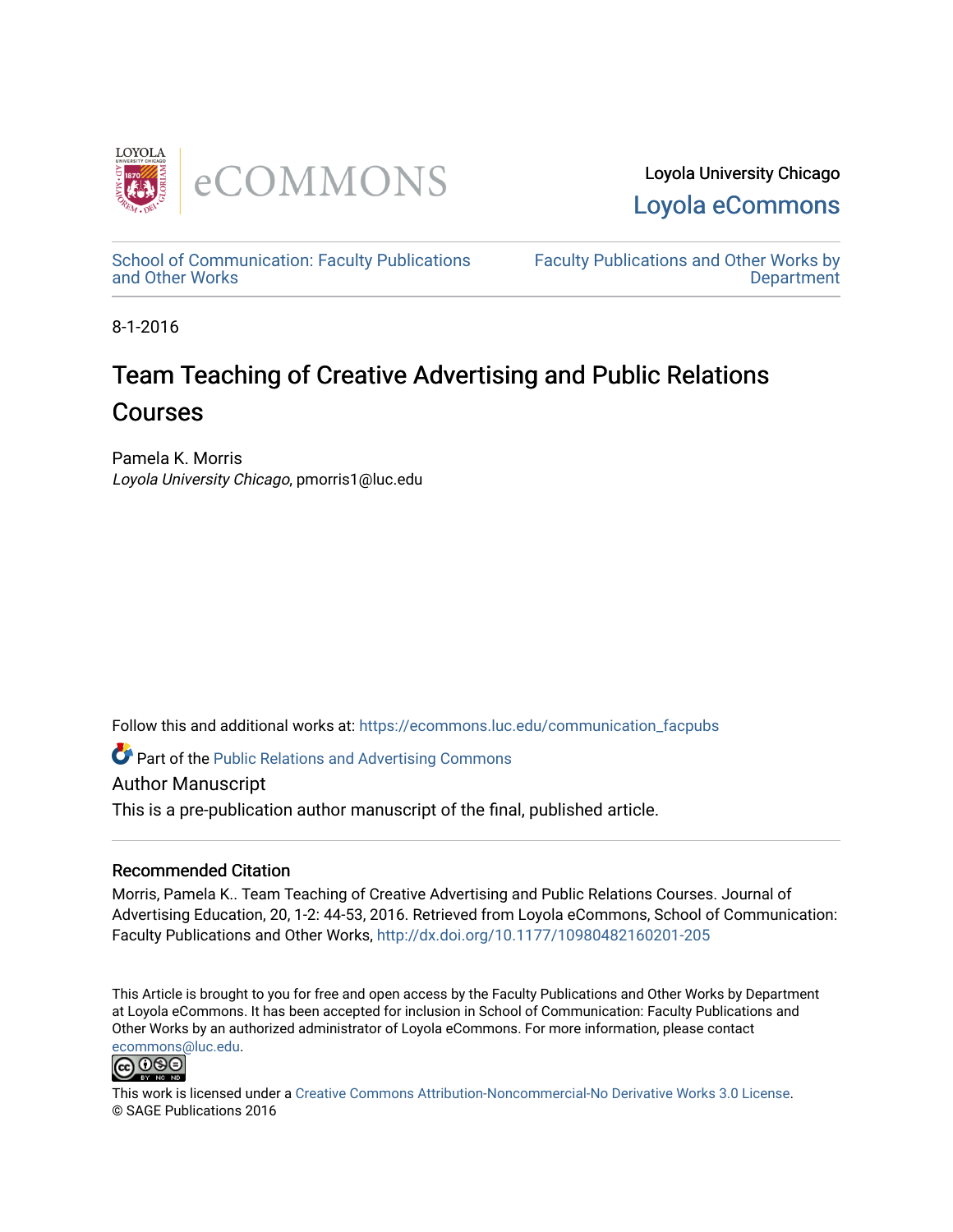## **Team teaching creative advertising and public relations courses**

Pamela K. Morris, Ph.D. Loyola University Chicago 820 N. Michigan Ave. Chicago, IL 60657 312-915-6905 phone 312-915-8593 fax pmorris1@luc.edu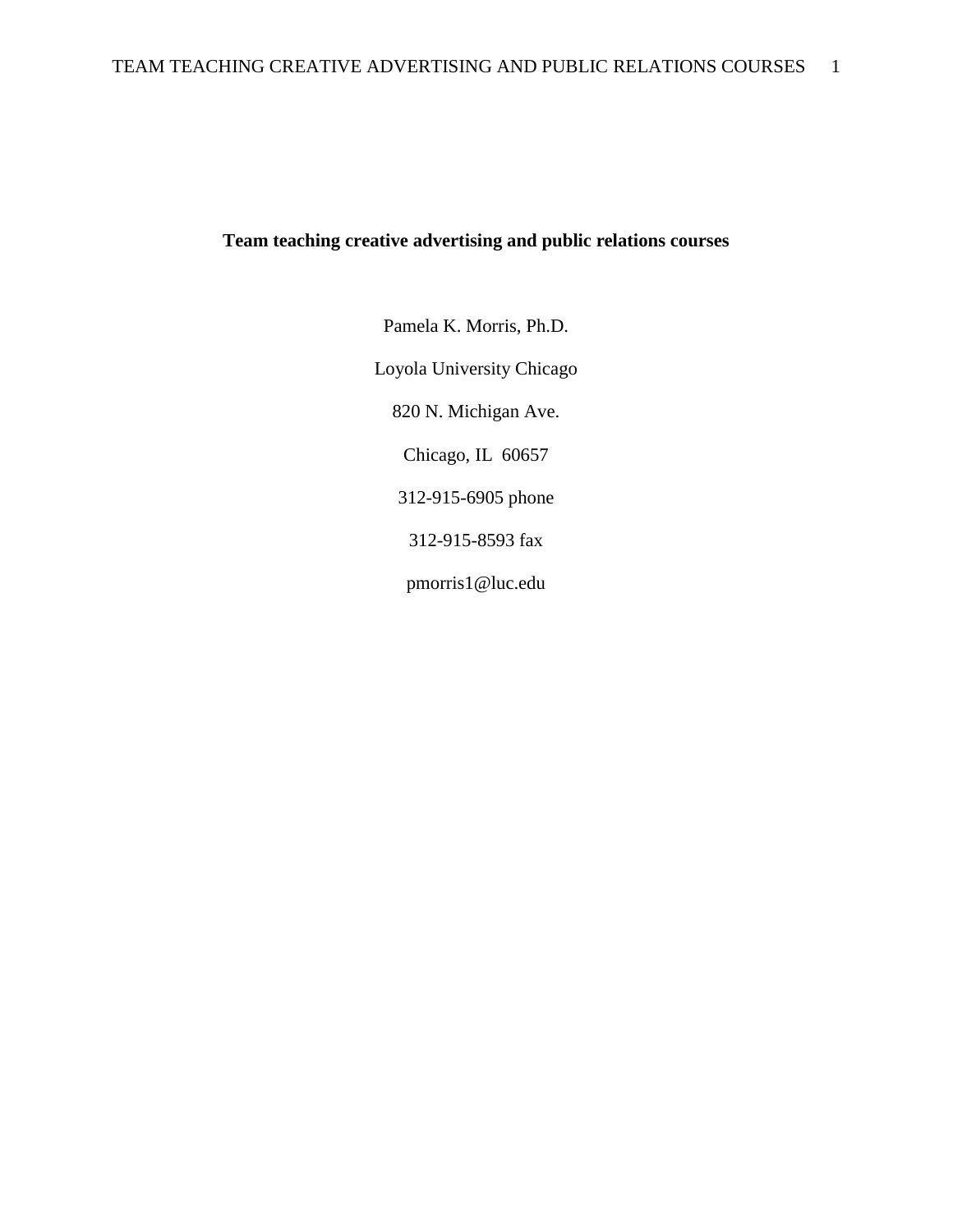## **Team teaching creative advertising and public relations courses**

## **Abstract**

Advertising and public relations are complex practices and it is ever more challenging for educators to find instructors who can fulfill expertise across disciplines, particularly in creative applications involving technology. Team teaching is one approach to provide multiple proficiencies. This paper describes how two co-taught courses, Design for Advertising and Public Relations and Commercial Production for Advertising and Public Relations, were developed, delivered and assessed. A literature review of team teaching and creative instruction provides a framework for course designs, and student surveys, course evaluations and instructor reflections are the evidence used for evaluation. The study is important as specialties from multiple practices, including those that require technology, are increasingly necessary for preparing students for these industries. It adds to the literature about team teaching, and provides a foundation for effectively collaborating on creative courses.

Key words: advertising, public relations, team teaching, creative, case study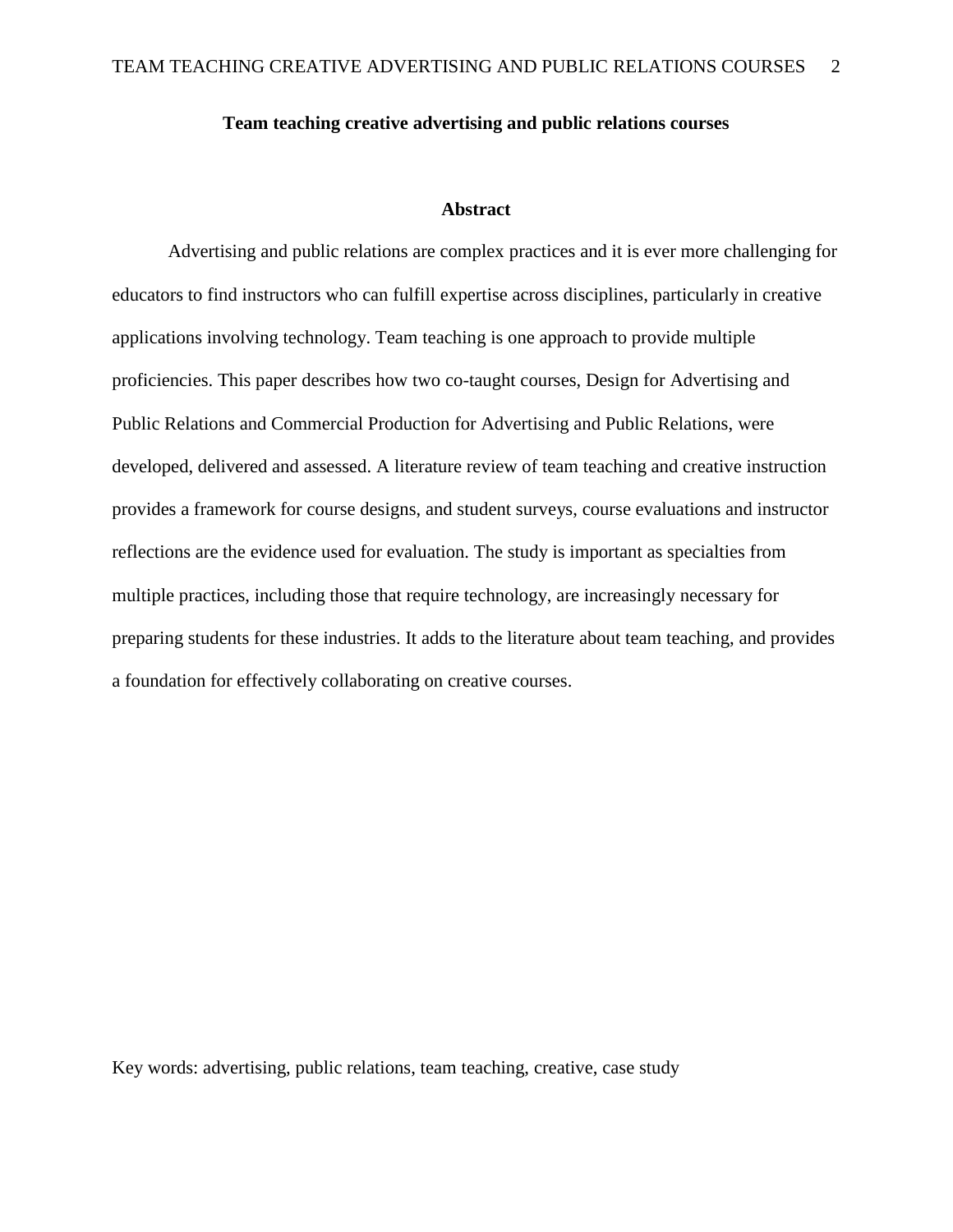## **Team teaching creative advertising and public relations courses**

Advertising and public relations are interdisciplinary, complex and creative practices. Advertising agencies are comprised of multiple departments, such as creative, research, media, traffic, planning and account management. While each is unique, all areas need to function together to develop strategic and innovative solutions for client communication challenges. Technology is increasingly involved with special software for each discipline and it is an especially important part of the creative process.

Both creativity and training for creativity were identified as areas ripe for improvement in a recent investigation of undergraduate advertising programs (Stuhlfaut, 2007). Moreover, new forms of media have made visual (Stuhlfaut & Berman, 2009) and online video communication (Beard & Yang, 2011) more important. While students need to be prepared for these opportunities, finding instructors with multiple expertise is difficult. Consider that for a course on designing advertisements, teachers require an understanding of the advertising and public relations development, strategy and creative process as well as design concepts, like layout, color and type, and skills for software programs such as PhotoShop, InDesign and Illustrator. Likewise, in order to instruct classes on television, video, digital or other commercial broadcast production, instructors require the advertising process knowledge just mentioned, in addition to proficiencies in video, filming, lighting, editing, sound, production and Premiere Pro or similar technology.

An approach to bring together the multiple experiences required to instruct advertising and public relations courses, especially the training for creative and technology skills, is through team teaching. Team teaching can blur disciplinary boundaries, integrate various perspectives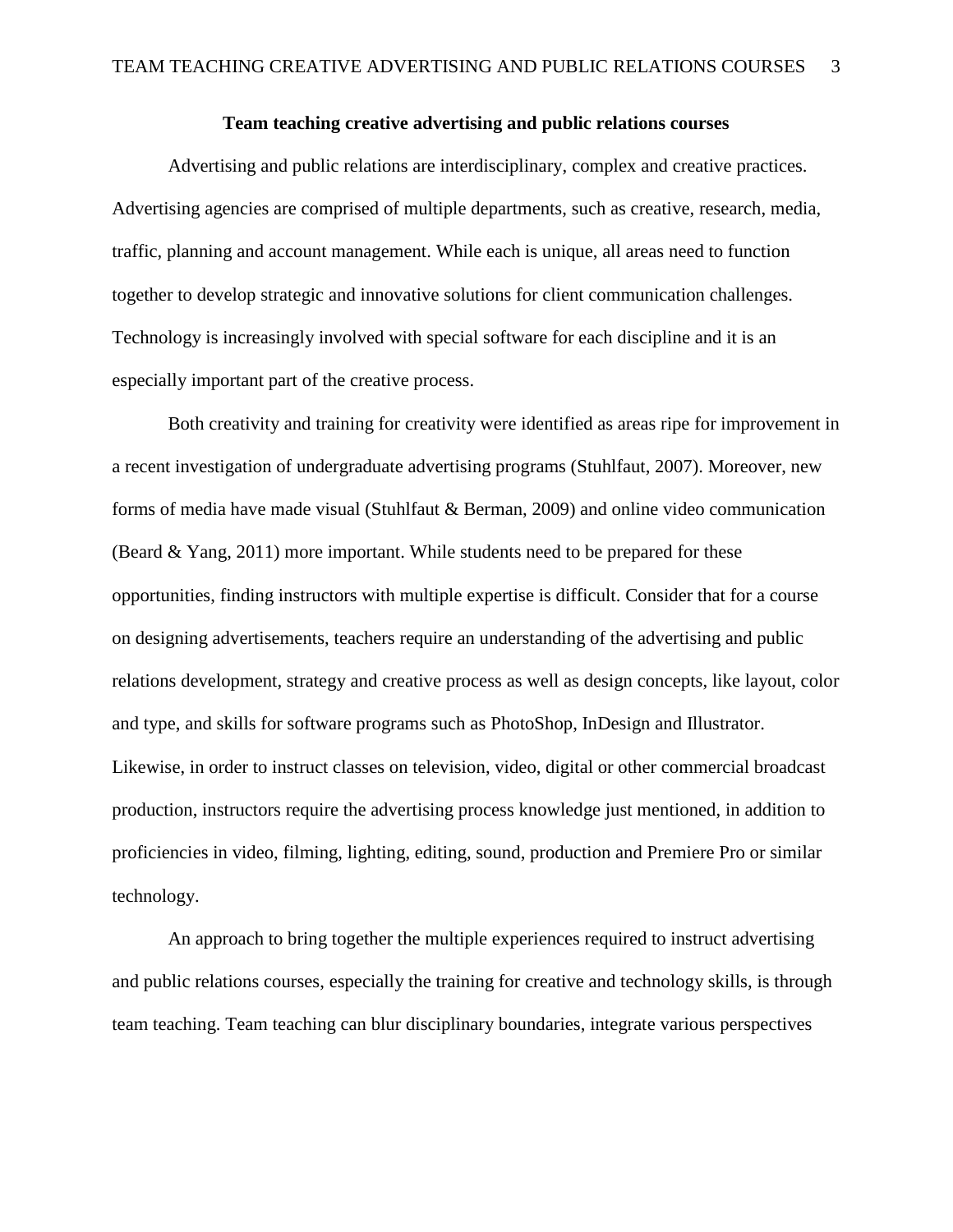and help make courses more relevant to industry (Gaytan, 2010; Smith Ducoffe, Tromley, & Tucker, 2006). It is also a way for the academy to maintain pace with business practices.

The purpose of this case study is to understand better the team teaching approach in creative classes unique to advertising and public relations through assessing student surveys, course evaluations and instructor reflections. Stake (2000) suggested the term collective case study when researchers "jointly study a number of cases in order to investigate a phenomenon, population, or general condition" (p. 437). The current exploration is based on multiple sessions of two team taught courses offered at a private Midwestern university. The paper provides educators with a useful context and benchmark for team teaching course development and further research in this area of pedagogy.

#### **Literature Review**

The first use of team teaching is attributed to William Alexander, known as the father of the American middle school, while attending a conference at Cornell University in 1963. Alexander's intent was to create teams of teachers to instruct relatively large groups of students (Gaytan, 2010). Teacher collaboration, co-teaching (Yi, 2012), shared teaching (van Amelsvoort, van Wijk, & den Ouden, 2010) and interdisciplinary teaching (Smith Ducoffe et al., 2006) are related variations for the concept.

According to Davis (1995), team teaching is "All arrangements that include two or more faculty in some level of collaboration in the planning and delivery of a course" (p. 8; see also Buckley, 2000). Parada and Franch (2008) considered instructional methods, activities and course content to describe three forms of team teaching: parallel, rotational and interactive (as cited in van Amelsvoort et al., 2010). Parallel, the most elementary style is when multiple instructors teach in the same course separately on different days. Most often used for first-year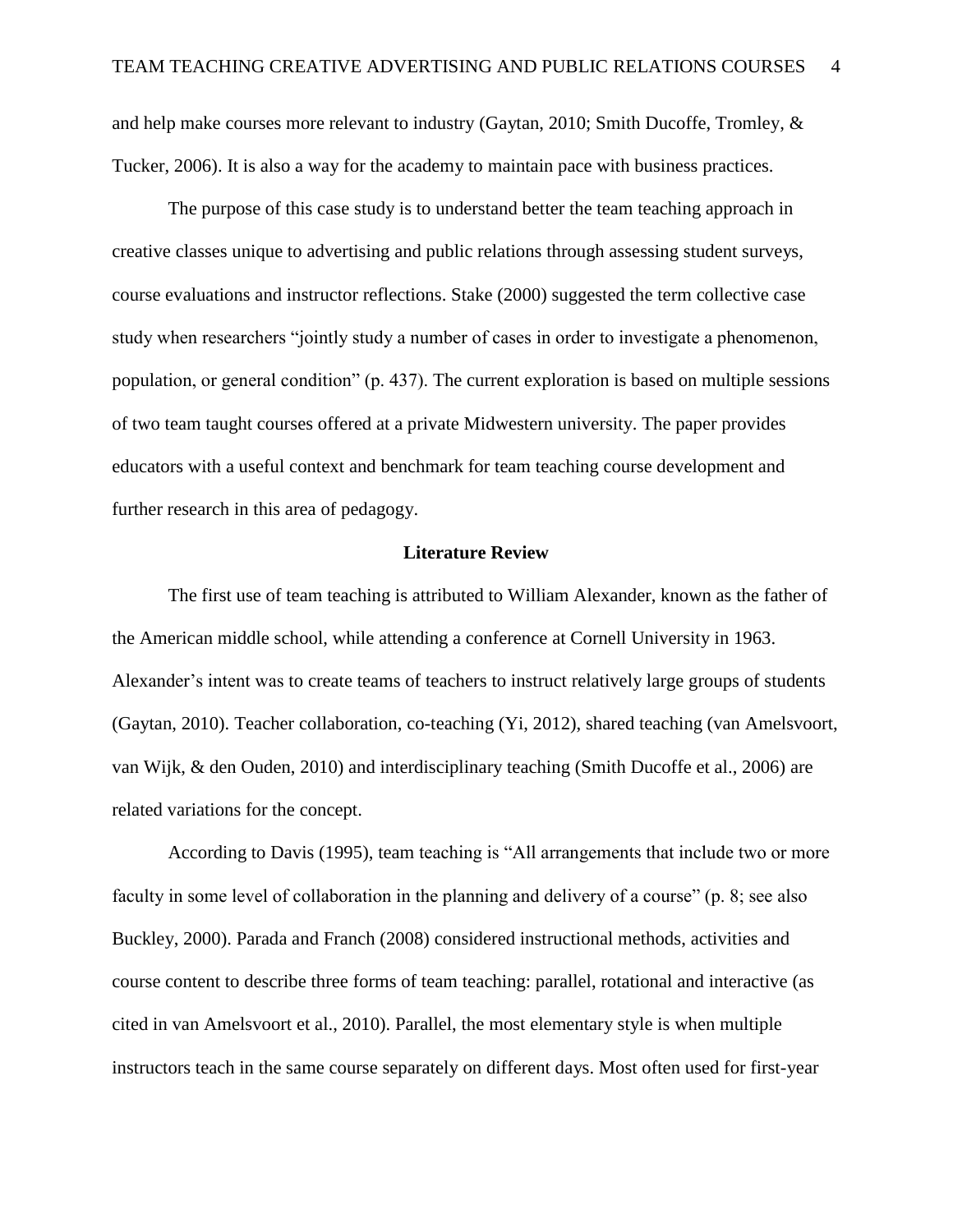undergraduate introductory courses, classes may be large – as many as 500 students. Rotational, the next level, can be characterized when two instructors, usually from the same department, create a course and split the lecture content. The format is suited for later years of a bachelor's program. For the most evolved style, interactive teaching, instructors work together to plan and create a course and blend content from the start. Such methods are appropriate for upper divisions and at the master's level (van Amelsvoort et al.).

A similar model, interdisciplinary teaching, is described when scholars from two or more disciplines, sub disciplines or professions come together and integrate their unique perspectives (Davis, 1995; Smith Ducoffe et al., 2006). Integration is particularly important in interdisciplinary courses as it is necessary for instructors not only to present material from their different areas, but also to weave the proficiencies together and demonstrate how they are linked. Integration can be placed on a continuum, from courses taught with subjects in silos to the other extreme where practices are related and shown to enhance one another (Smith Ducoffe et al.).

More than one instructor may be necessary to truly integrate material, and interdisciplinary courses are commonly team-taught (Smith Ducoffe et al., 2006). Team teaching can be ranked based on collaboration. At one extreme are courses that are planned jointly but taught separately and on the other end are courses planned and taught together. Collaboration is positively related to integration, that is, the more collaboration the more integration. Studies have shown the higher the perceived amount of integration, the more positive the course rating (Smith Ducoffe et al.).

Team teaching is a major commitment for those involved, including faculty, administration and staff. It takes more time and effort than teaching alone (George & Davis-Wiley, 2000; Smith Ducoffe et al., 2006; Sorensen & Wittmer, 1996) with increased planning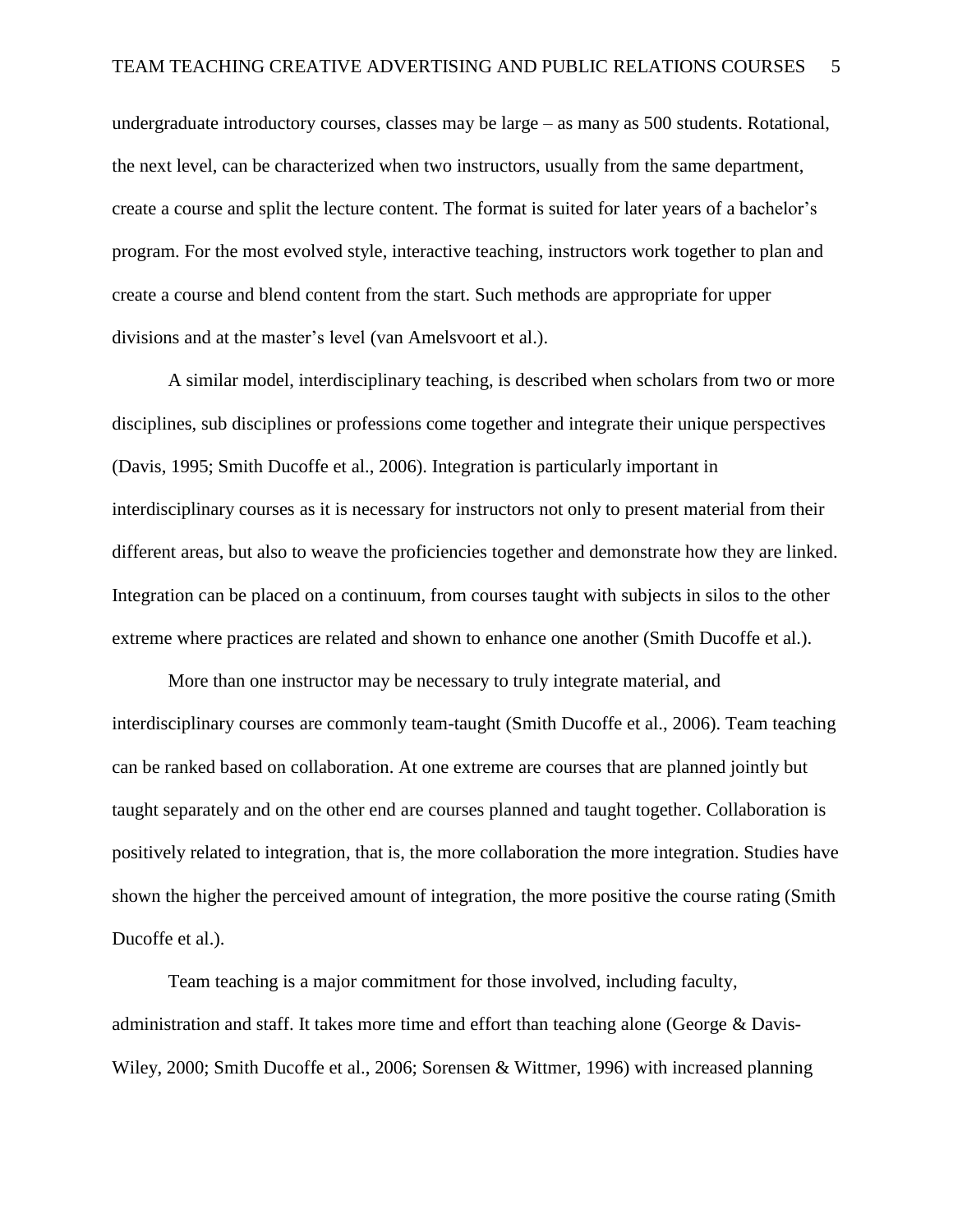and coordination in deciding topics to be covered, managing grading and directing all other course activities. Teachers must practice or learn new skills, develop joint pedagogical strategies and manage their own egos (George & Davis-Wiley; Smith Ducoffe et al.). Like most group efforts, teaching teams must build trust, communicate effectively, foster an open climate and resolve conflicts (Bakken, Clark, & Thompson, 1998; Smith Ducoffe et al.; Sorensen & Wittmer). In addition, Armstrong (1980) suggested that faculty may need to step outside of their individual comfort zones and relinquish control in the classroom (Smith Ducoffe et al.).

#### **Benefits of Team Teaching**

Despite the challenges, team-taught courses compare favorably with traditional, solo instructor courses (Davis, 1995; Smith Ducoffe et al., 2006), and team teaching offers multiple benefits, some of which are summarized below.

**Reach more students**. Many factors like age, cultural background, learning potential, learning skills, psychological readiness, motivation and outlook, affect student learning. Two teachers with different personalities and backgrounds together are better able than one instructor alone to address students' various needs, interests, attitudes and other issues (Buckley, 2000).

**More feedback**. Studies have shown that students get more feedback from team teaching learning environments as multiple instructors have twice the capacities to devote to students (Gaytan, 2010; Wadkins, Miller, & Wozniak, 2006).

**More interesting and effective lectures**. Two teachers can make lectures livelier, more engaging and more memorable (Buckley, 2000). van Amelsvoort et al. (2010) described how two instructors can use an interactive format to keep lectures active and reinforce meaningful points. One instructor can take a leading role while the other acts as a discussant to raise questions, provide criticisms and make suggestions. Professors can interrupt and challenge one another,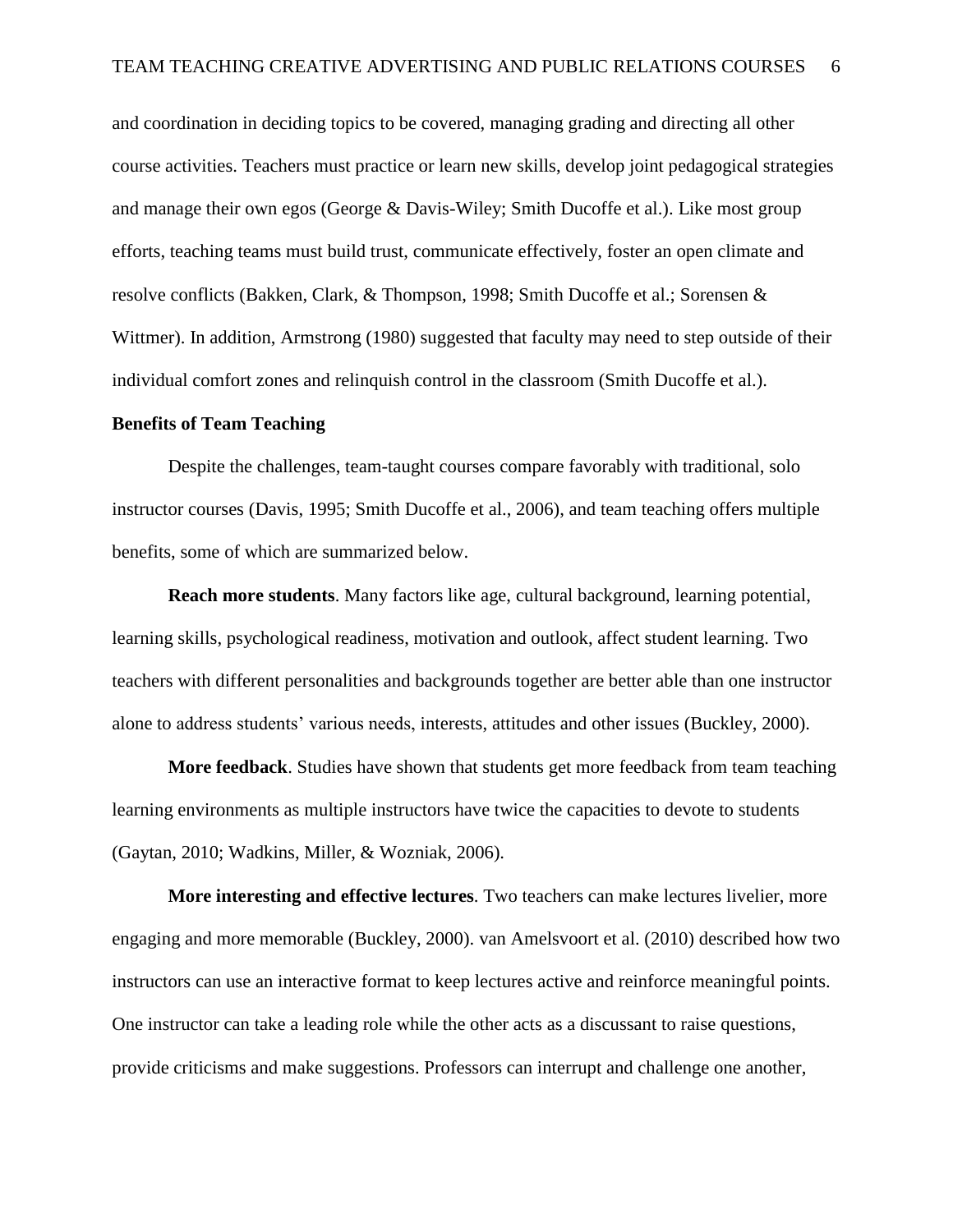involve students in different ways and help provide relevance to particular topics. These types of tactics encourage students from passive to active learning (Smith Ducoffe et al., 2006) and engage higher-order intellectual skills (Buckley).

**Fosters independent thought**. The exchange of two instructors can set an example for how to use critical skills of synthesis, analysis and evaluation, while at the same time show respect for the material and each other. The dialogue from professors' unique perspectives can illuminate that there may be more than one right answer, encouraging independent thought (van Amelsvoort et al., 2010). As students join discussions and attempt to articulate their ideas, the process can foster open self-expression, encourage active participation, improve creativity, enhance communication abilities and strengthen interpersonal relations (Buckley, 2000). These particular proficiencies are especially critical for brainstorming and critiques that are part of the advertising and public relations strategic and creative development process.

**More holistic learning.** Two teachers with different expertise and points of view offer interdisciplinary learning. A study of several team-taught courses at a business school reported students rated such courses as "more valuable" to their learning (Smith Ducoffe et al., 2006, p. 290)**.** Others suggested interdisciplinary learning, often associated with team teaching, encourages holistic thinking (Auman & Lille, 2008; Kraeplin & Criado, 2005).

## **Planning Team Teaching**

Planning team teaching courses requires extra care and total collaboration between professors (Gaytan, 2010; Hammer & Giordano, 2001). Consensus on all aspects of the course, from topics and instructional strategies to materials and evaluations, needs to be reached prior to the start of the class. Buckley (2000) suggested teachers maintain their individual personalities,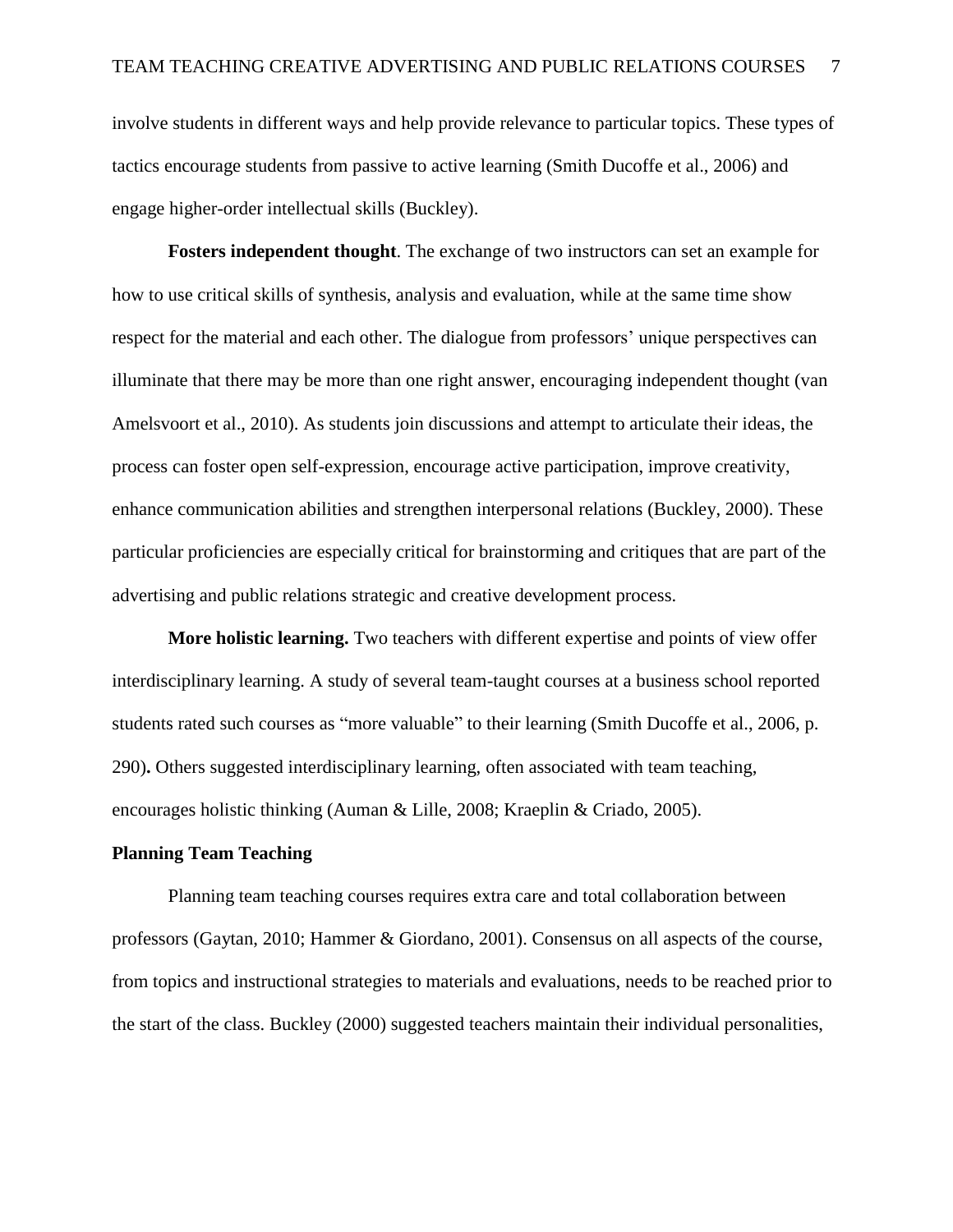own classroom styles and unique teaching techniques, and allow differences to complement one another.

In order to be part of the subject and course, Gaytan (2010) advocated that faculty attend all classes, sit among students and interact with them to help with comprehension of the material. Others proposed that instructors not leading the lecture can provide a model for learning by asking questions to generate relevant responses, facilitate meaningful discussions and engage students (Hammer & Giordano, 2001), behaviors cited to result in positive student learning outcomes (Leavitt, 2006; as cited in Gaytan). Creating consistent grading standards is especially salient, and grading rubrics are highly recommended to avoid student confusion (Gaytan).

## **Team Teaching**

The following provides details of the planning, implementation and assessment of two team-taught courses offered in the School of Communication at a private Midwestern university.

## **Course Design**

With the goal to address the unique characteristics of creative, strategic and persuasive print design and video commercial production, faculty in advertising and journalism (specifically experts in design and film) created two special topic courses: 1) Design for Advertising and Public Relations and 2) Commercial Production for Advertising and Public Relations. An advertising/public relations professor with over 20 years of experience at a leading global advertising agency as a vice president, account director co-taught both courses, along with an active designer in the former and an award-winning filmmaker in the latter. Course objectives were threefold:

 Offer courses that integrate design and multimedia broadcast production skills with the specialty of advertising and public relations.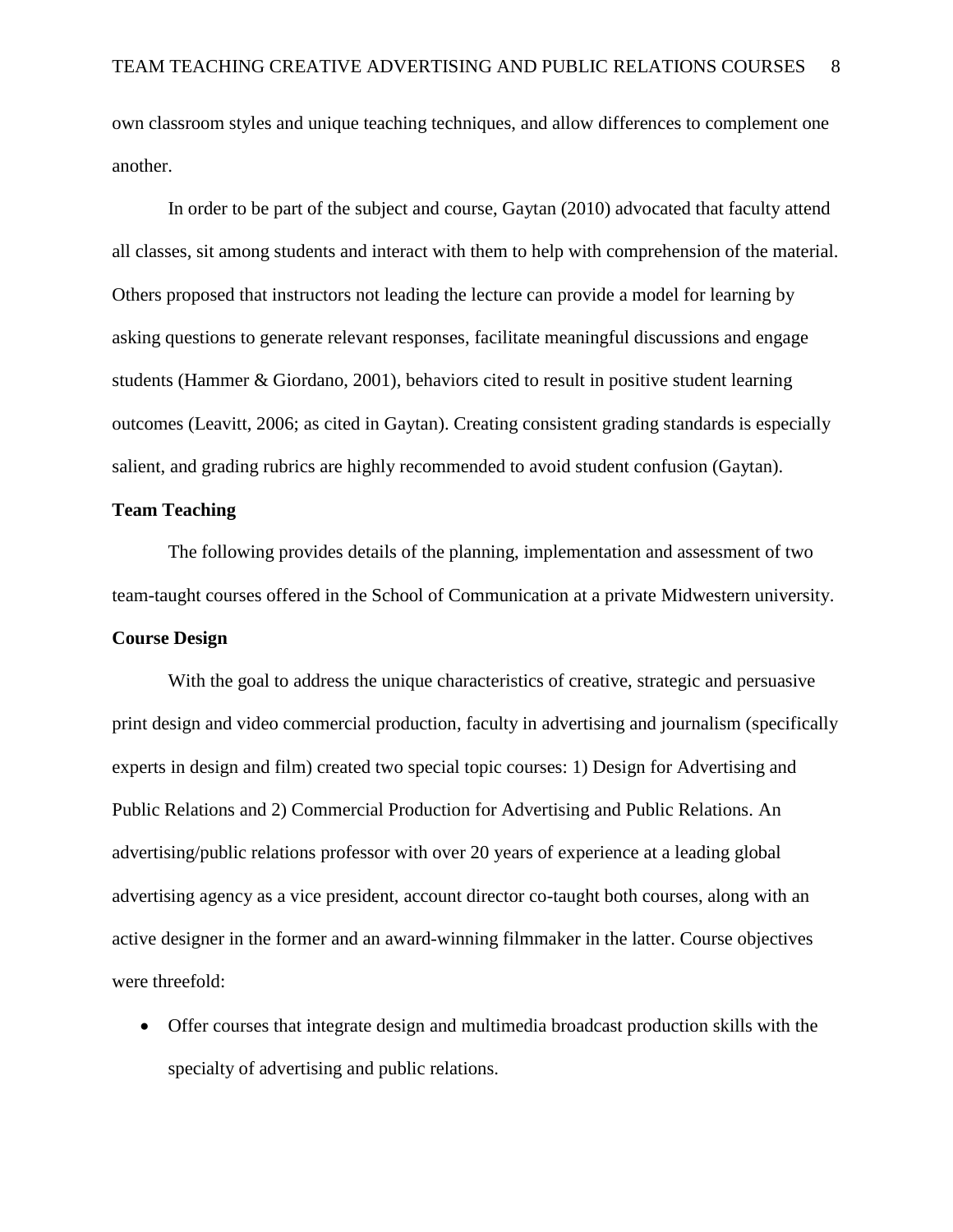- Create courses that are student-centered, encourage independent thinking and foster active experiential learning.
- Incorporate the University and School of Communication missions, particularly ethics, social justice and service learning, into learning goals.

## **Course Attributes Developed Together**

Literature suggested that the central idea and effectiveness of team teaching is when two instructors together plan and present a course (van Amelsvoort et al., 2010). With this in mind, instructors jointly developed descriptions and learning goals for each course, ensuring that the different disciplines were covered.

After course concepts had been approved by the advertising/public relations and journalism faculties, the two teachers brainstormed assignments based on learning objectives and with specializations in mind. Textbooks were also considered and selected at an early stage of planning. From these parameters the co-teachers collaborated for about two months during the summer on a syllabus through in-person meetings and email exchanges. Class topics, lectures, readings, in-class activities, assignments and tests were determined together.

In keeping with the hands-on type of learning found most effective in advertising and public relations instruction (Stuhlfaut & Berman, 2009), assignments were project-based and applied. Each task provided a communication challenge and expected students to actively immerse themselves in the lesson material, take initiative and work through the entire advertising and public relations strategic development process, from preparing background research, identifying campaign objectives and target audiences, developing creative briefs, to designing and filming advertisements or videos and presenting and selling the finished pieces.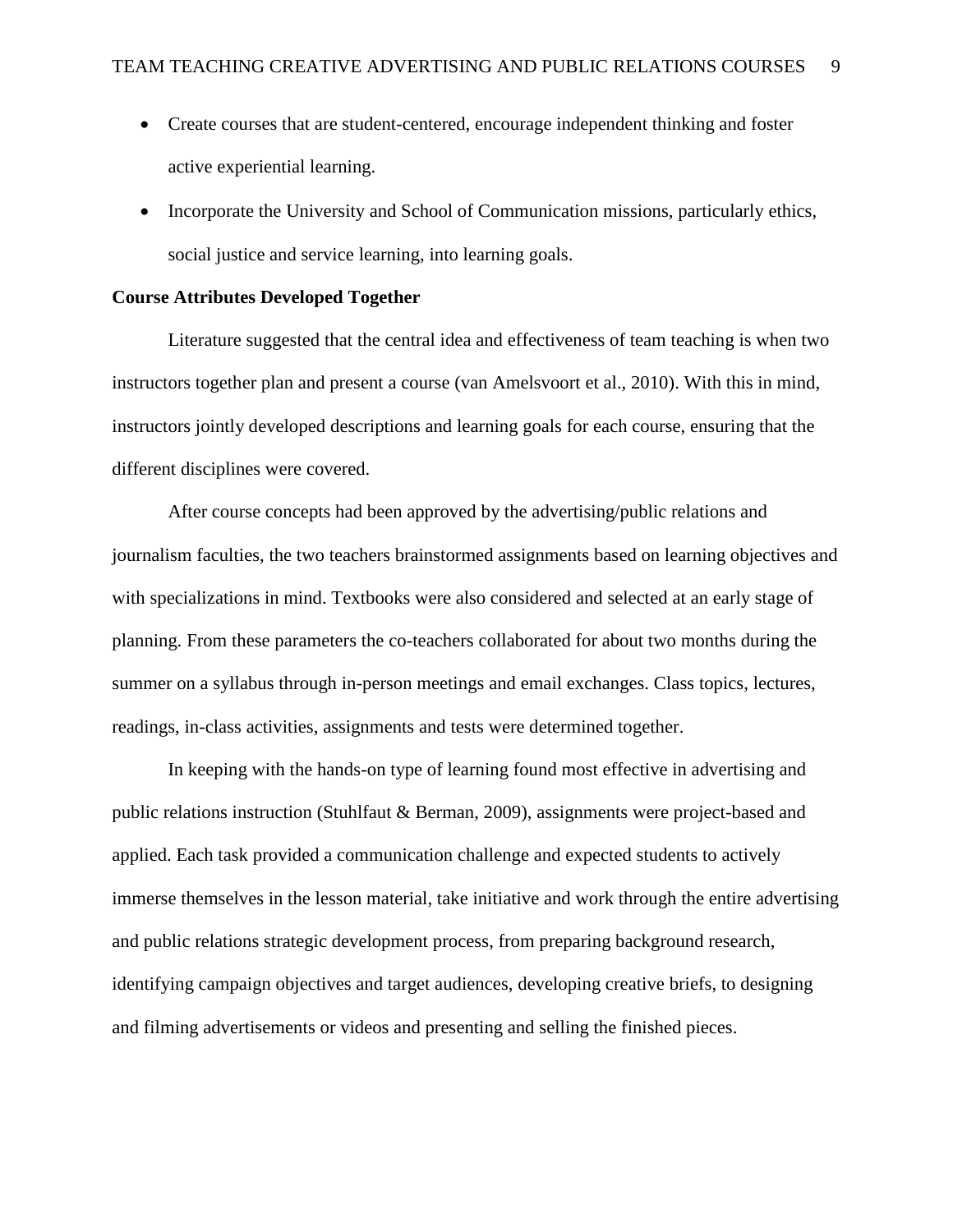Depending on the term, students in the Design course worked solo to complete six to eight projects while in Commercial Production four or five team-based assignments were required. Graduate students were given additional work. Some of the projects were for non-profit organizations and creative competitions, such as the Super Bowl Doritos commercial contest. Grading rubrics were also created for each course that incorporated particular specialties.

## **Course Attributes Developed Individually**

Other course content was developed individually based on expertise. While assignment ideas were agreed to prior to the semester, each teacher wrote directions and criteria for their parts closer to the project's introduction. The design and film instructors detailed layout, type, editing, photography, sound, music and other technological requirements while the advertising/public relations faculty outlined objectives, strategy and milestone due dates. Instructors combined their parts into one document and continued to review details until each was satisfied. When instructors agreed on the specifics, one of them volunteered to post the file to the online course portal and make copies for distribution in class.

Similarly, instructors lectured and supervised class activities based on their professional area. Principles of design, color, type, space and other design topics and software instruction for InDesign, PhotoShop and Illustrator were taught by the design specialist while video and broadcast production skills such as shooting, lighting, editing, green screen techniques and Premiere Pro software learning were given by the filmmaker. In both courses the advertising practitioner provided perspectives on creativity, branding, positioning, strategy, targeting, creative brief design, business-writing and presentation methods. During lectures the other instructors participated by actively listening, adding perspectives, asking questions and offering examples.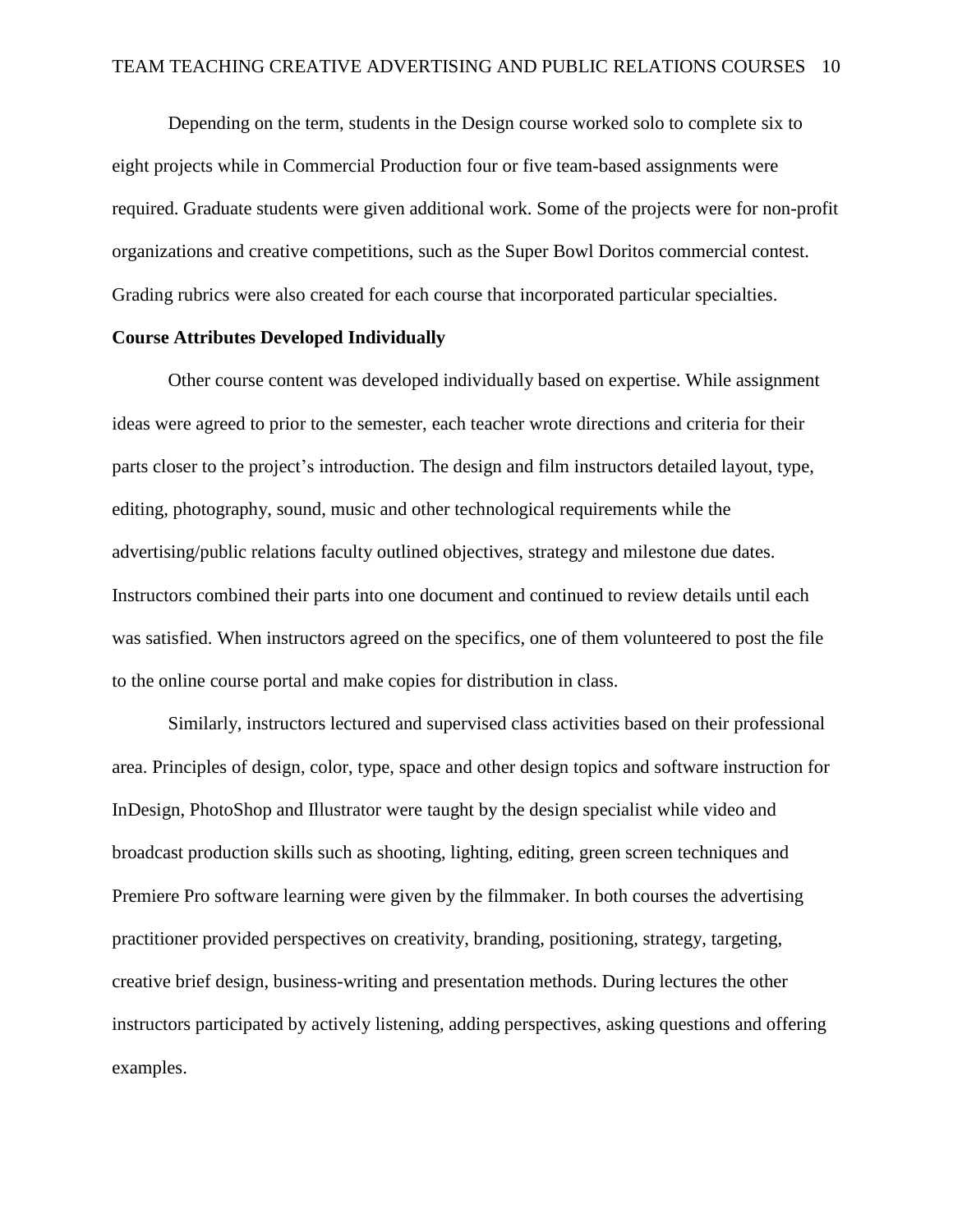## **Other Pre-Semester Coordination**

Other pre-semester organization and planning that are never a consideration when teaching alone were necessary. Instructors contemplated class leadership styles as suggested by Buckley (2000) and decided to share leadership roles, and follow areas of expertise to offer their own different perspectives in lectures, critiques and discussions. Teachers also agreed that each would attend all classes to set an example of active learning and to fully integrate into the course, cited as important characteristics for team teaching (Gaytan, 2010; Hammer & Giordano, 2001).

Extra details, such as identifying overlapping office hours to ensure times for students to visit with both instructors and for professors to jointly prepare upcoming classes and grade were established. Located in different buildings, selecting offices to work in was also determined.

#### **Method**

Case study investigations provide the opportunity to explore phenomenon in real life using multiple sources of evidence (Yin, 2009). With the goal to understand the team teaching experience, several semesters of two team-taught courses, Design for Advertising and Public Relations and Commercial Production for Advertising and Public Relations, were analyzed. The author, a former account director in a multinational advertising agency co-taught both courses with creative specialists, a designer in the former, and a filmmaker in the latter. The three faculty comprised of an African American female and a Caucasian male and female, with ages from 35 to 60 years old. Two of the teachers were full time professional-in-residence instructors while the other was a tenure-track professor. All had or were currently working in industry at their specialties.

Data were collected from multiple sources, including a survey designed specifically to gain insights about team teaching and general university course evaluations that captured student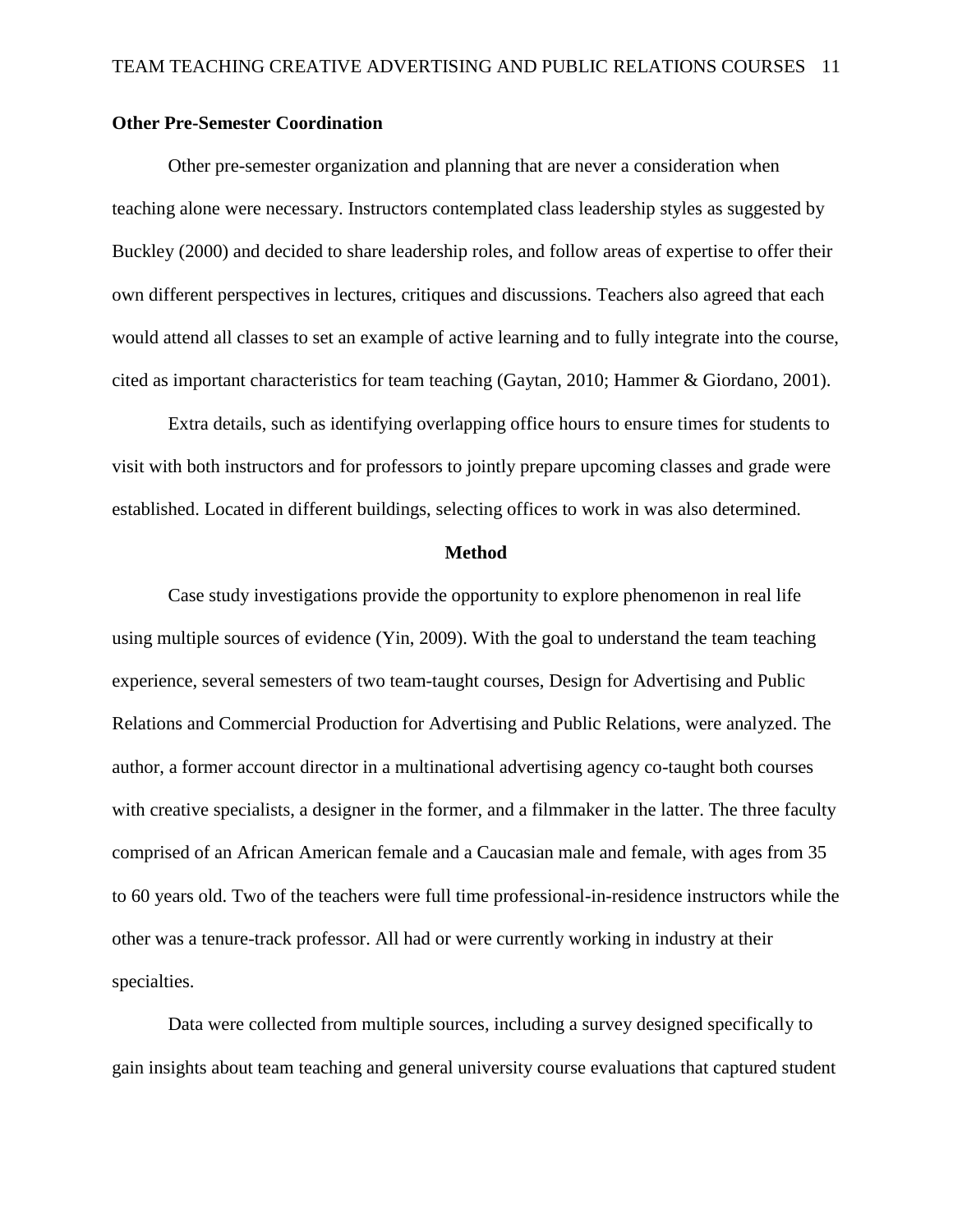perceptions of the experience. In addition, instructor reflections provide perspectives and details for the approach. The following offers details for the team teaching survey and general course evaluation formats.

## **Student Surveys**

Based on the literature, several areas were identified in which to investigate in a survey.

**Awareness and experience.** Three questions aimed to assess awareness and experience of team teaching. The first, "Have you ever taken a course with two instructors before?" could be answered "Yes" or "No" and "If yes, which ones(s)?" The second question, "What did you notice when you registered for the course?" offered two choices: (1) "**Noticed** two instructors were listed" or (2) "**Did NOT notice** two instructors were listed." The third inquiry, "What does team teaching do to your interest in the course?" allowed respondents to choose from three options: (1) "Increases interest," (2) "Decreases interest" or (3) "No change in interest."

**Desirable student characteristics.** An attempt was made to identify attributes that students find helpful in excelling in the team teaching environment. The literature suggested that an independent student may be desirable as they need to take direction from two professors, and the co-teaching process itself encourages independent thought (van Amelsvoort et al., 2010). Similarly, two professors can model the process of synthesis, analysis and evaluation in their instructions thereby helping students in using critical skills (van Amelsvoort et al.). The process can also inspire holistic thinking (Auman & Lille, 2008; Kraeplin & Criado, 2005) and creativity (Buckley, 2000). For these we inquire if students view being independent and having critical and creative skills as important traits for excelling in a co-teaching course.

The more students participate in active learning, the more they will gain from the material (Smith Ducoffe et al., 2006). In-class participation requires a certain amount of effective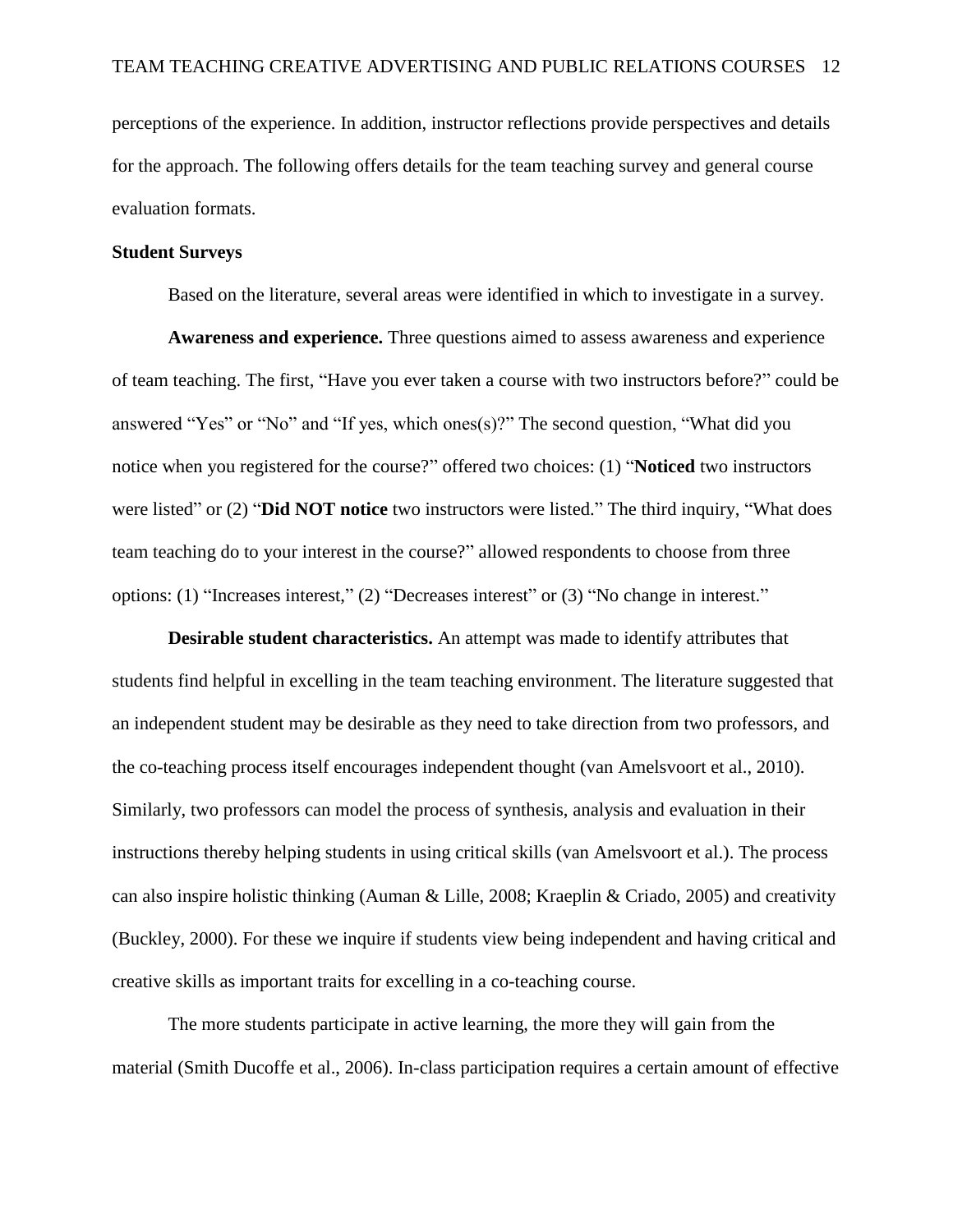communication and interpersonal skills, as well as respect for others. While team teaching can foster an active and engaging environment, it can also help strengthen these particular qualities (Buckley, 2000). Students were asked to rate how important active participation, good communication, interpersonal skills and having respect for others were for students to possess in order to excel in this type of atmosphere.

Students were asked to select the three most crucial characteristics for students out of the seven key qualities previously reviewed (independent, critical skills, creative, active participation, good communicator, interpersonal skills and respectful). Specifically, the survey inquired: "What characteristics of a **student** are needed for a successful team teaching environment? **Please select the top 3**."

**Desirable teacher characteristics.** The team teaching model may not be for everyone (Wadkins et al., 2006) and the literature describes attributes faculty members should possess in order to be effective in co-teaching situations. Smith Ducoffe et al. (2006) considered team teaching based on collaboration and that more collaboration increases student ratings of the course. When teaching jointly, professors must be good communicators with one another and with students and work through problems and issues as they arise to keep courses moving (Bakken, Clark, & Thompson, 1998; Smith Ducoffe et al.; Sorensen & Wittmer, 1996). Students were asked for how important it was for faculty's ability in collaboration and communication.

Part of collaborating is being organized, respectful and trusting. When working with a coteacher consideration needs to be given to the partner's perspectives, schedule and plans, different than when teaching alone when one may be able to decide at the last minute the lecture topic or assignment. Respecting the co-teacher and his or her efforts, opinions, style and time,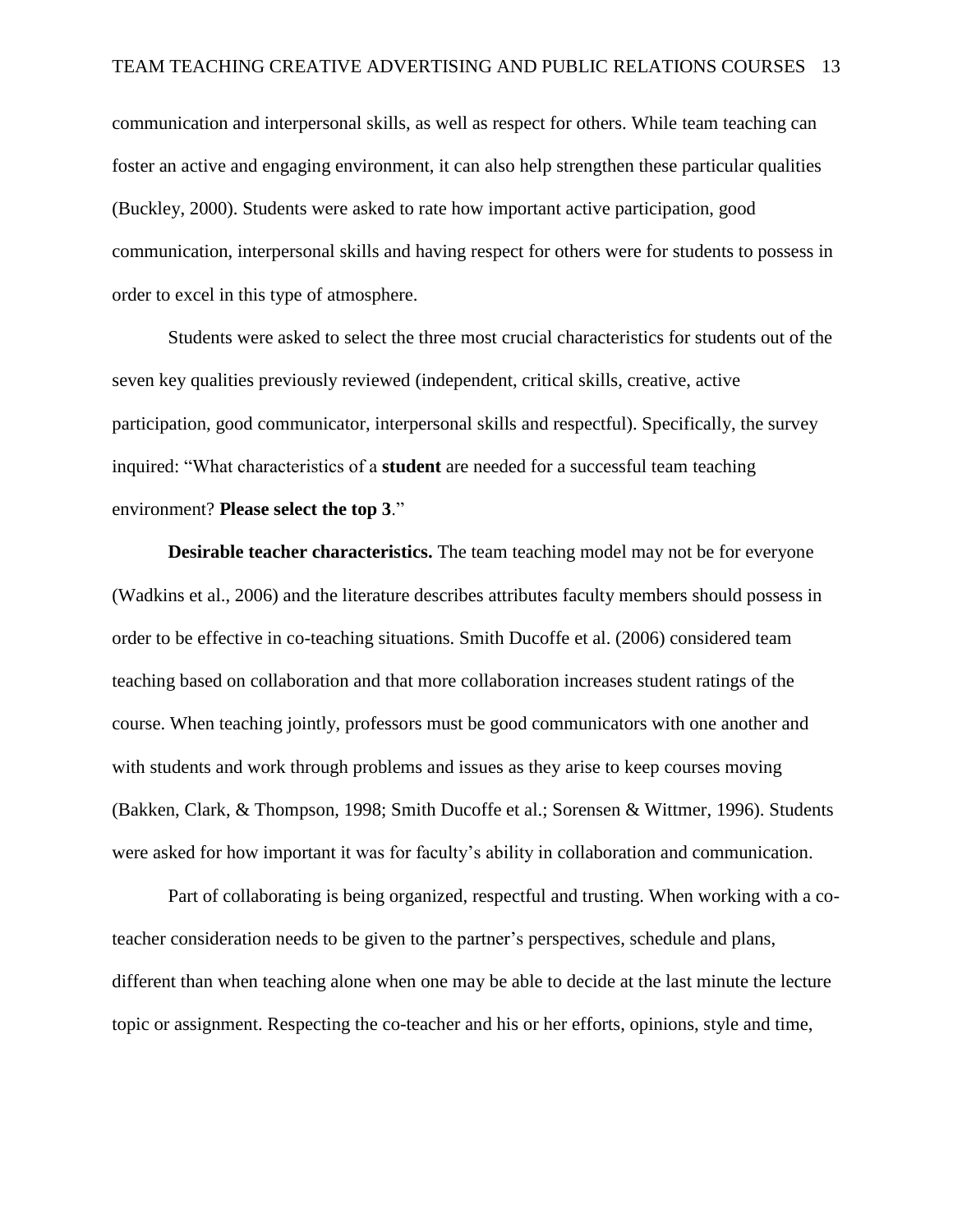makes for effective collaboration. As in any group, building trust is also important (Bakken et al., 1998; Smith Ducoffe et al. 2006; Sorensen & Wittmer, 1996).

A number of studies proposed that team teaching takes more time and effort in planning and coordinating courses (e.g., George & Davis-Wiley, 2000; Smith Ducoffe et al., 2006; Sorensen & Wittmer, 1996). The additional efforts required compared to teaching solo seem to suggest that a co-teaching instructor is committed to his or her work as an educator. Although it may take extra time, the excitement of co-teaching is learning to weave specialties in with another area, learning new skills and stepping outside of one's comfort zone (Armstrong, 1980; Smith Ducoffe et al.). This also implies that team teaching professors require the ability to adapt and be open-minded, both while preparing the course and in the classroom (Bakken et al., 1998; Smith Ducoffe et al.; Sorensen & Wittmer). For these concepts, students were asked if committed, adaptable and open-minded were key qualities for team teaching professors.

On the other hand, as professors are experts and scholars in their respective fields, sharing in preparation and classroom lectures may be difficult (Armstrong, 1980). More than one researcher has suggested that instructors must handle their own egos when team teaching (e.g., George & Davis-Wiley, 2000; Smith Ducoffe et al., 2006), and it was the final attribute students evaluated.

In summary, students were asked "What characteristics of a **professor** are needed for a successful team teaching environment? **Please select the top 3**." The list provided nine different characteristics: collaborative, good communicator, committed, adaptable, open-minded, organized, respectful, trusting and manages his/her own ego.

**Style considerations and contradictions***.* The literature recommended that co-teachers consider instruction styles when planning collaborative courses and that each maintain their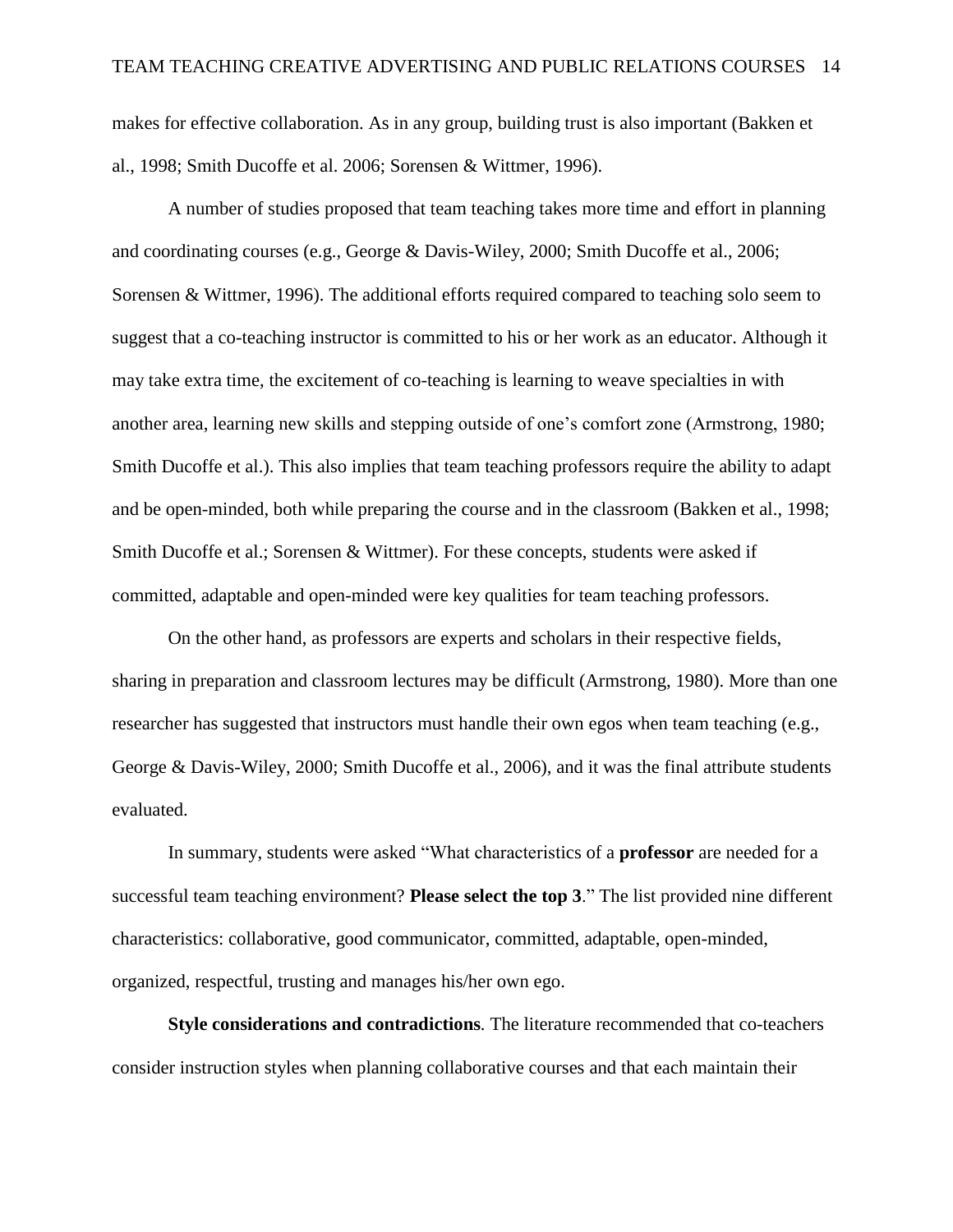individual personalities and classroom techniques, and work to complement one another (Buckley, 2000). The concept of teaching style variations was measured with the following question and answer options: "In this arrangement, which do you think is more important?" (1) "Teaching styles of each professor should be the same," (2) "Teaching styles of each professor should be different" or (3) "Teaching styles of each professor doesn't matter."

Acknowledging the danger of contradicting one another in the classroom, the survey directly inquired: "Have there been times when the two professors contradicted one another? If yes, please explain."

**Value perceptions.** Team-taught courses were found to be more valuable in a study at a business school (Smith Ducoffe et al., 2006). Students' value perception of the co-teaching experience was operationalized by asking them to rate their level of agreement on a Likert-type 5-point scale (strongly disagree to strongly agree) with four statements: (1) "Having two professors teach a single course is unusual," (2) "The team teaching approach serves students' needs," (3) "Two professors in the same classroom for each session provides twice the value of the learning experience" and (4) "I would take another team-taught course."

**Advantages and disadvantages.** Two separate open-ended questions, "What are the **advantages** of having two professors for a single course?" and "What are the **disadvantages** of having two professors for a single course?" allowed students to write thoughts about their experiences in the team-taught courses.

**Demographics.** Lastly, basic demographics were captured, including year in school (freshman through graduate), major (advertising/public relations, journalism, communication studies, film and digital media, graduate or other) and gender.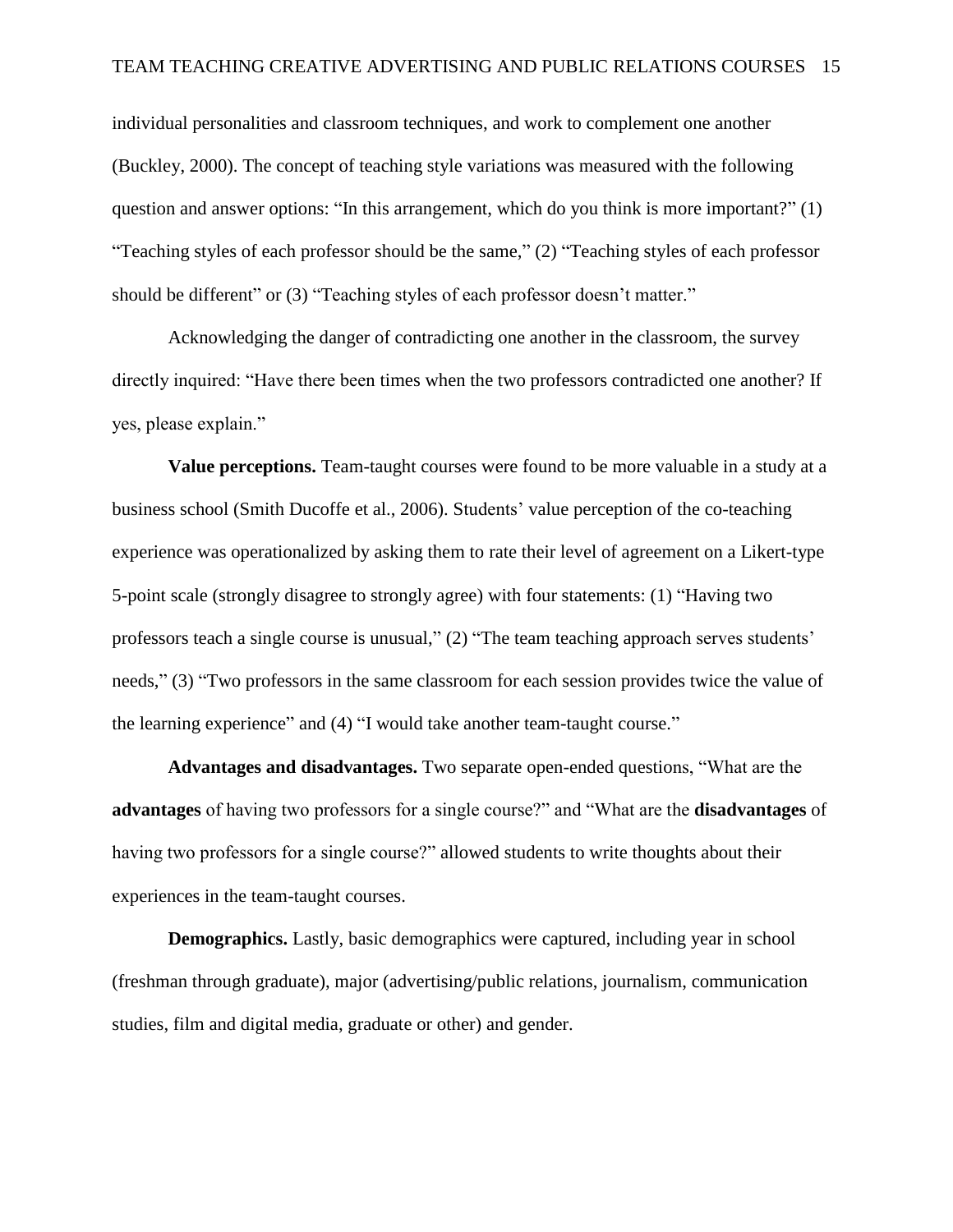The survey was administered four times over two academic years (fall 2013 to spring 2015) when the two courses, Design for Advertising and Public Relations and Commercial Production for Advertising and Public Relations, were offered. Participation was voluntary and 48 students, all but one who was absent, enrolled in classes at the time completed questionnaires. Representation from the two courses is equally split. Females (54%) slightly outnumber males across both classes and all four semesters. Seniors (38%) represent the largest proportion, followed by juniors (29%) and graduates (25%), with sophomores (8%) making up the balance. Slightly more than half (54%) the students are advertising/public relations majors with graduate studies (25%) the next most frequent. Film and digital media (13%), communication studies (6%) and journalism (2%) concentrations are also represented.

#### **Course Evaluations**

At the end of the semester students are expected to appraise courses via an online questionnaire system. While not mandatory, the university sends multiple email messages strongly encouraging students to complete the form. Responses used in the analysis came from the open-ended request for students to "Use the space provided in the text area below for your comments."

## **Findings**

With the specific purpose of learning about students' perceptions of team teaching efforts, two team taught courses were studied over two years. Multiple sources of evidence were used in the evaluation, including specifically-designed surveys, qualitative responses from general university course evaluations and instructor reflections. This provides findings of those surveys.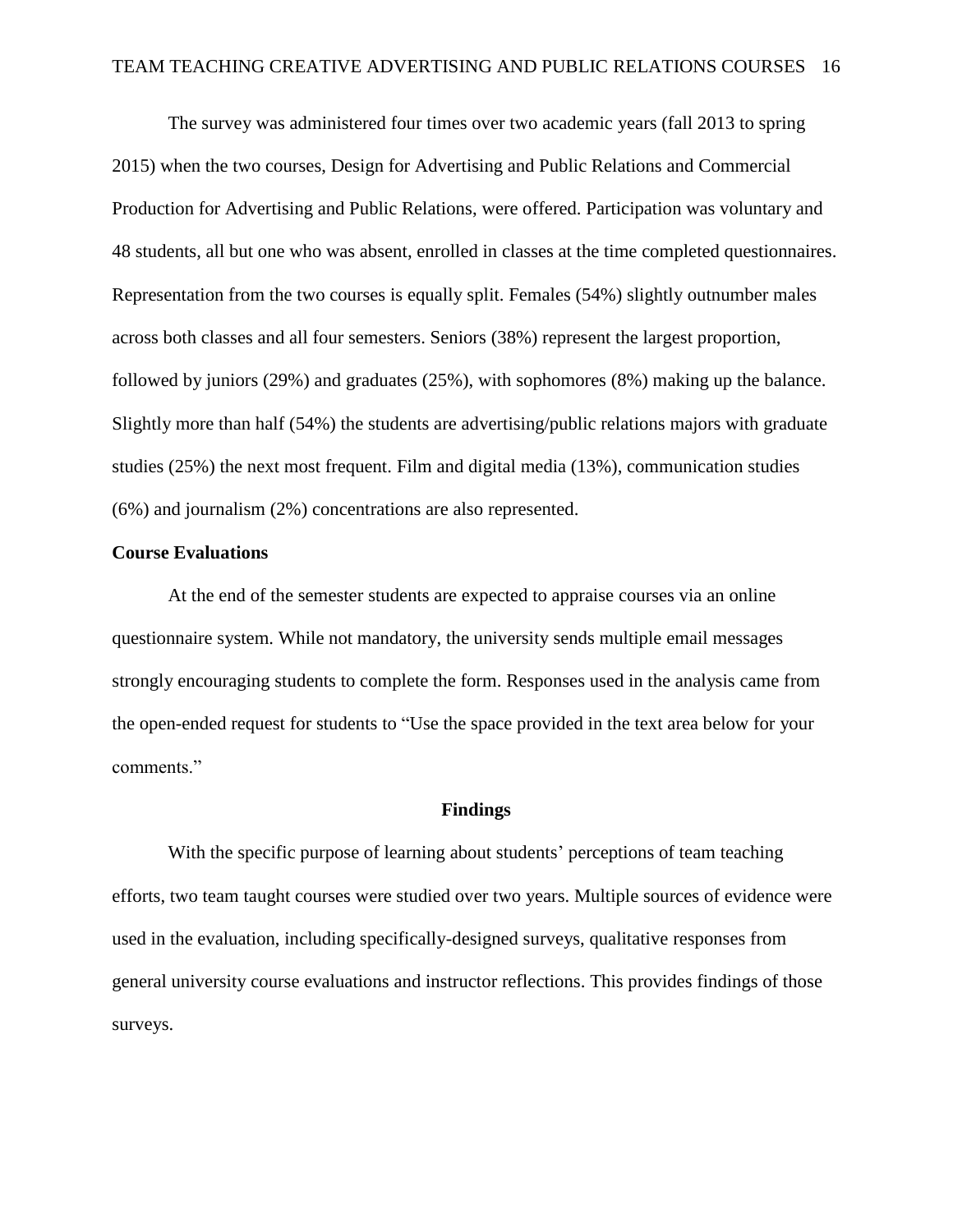**Awareness and experience.** For most (83%) students, this is their first team taught course. Nearly all (90%) students indicated that they had noticed two instructors were listed when enrolling in the class. Asked if the team teaching method made them increase, decrease or have no change in interest, two-thirds reported that it increased their interest, while 31% believed it made no change in their interest level for the course.

**Desirable student and teacher characteristics.** Two questions attempted to capture students' perceptions for attributes that result in successful team teaching. For characteristics of students, respondents were asked to select the three most significant qualities from a list of seven traits. A little more than two-thirds of the participants suggested that students need to actively participate (69%) and be good communicators (67%). Being respectful (54%) was the third most popular and having interpersonal skills (48%) followed. On the other hand, critical and creative attributes (38% and 33% respectively) and being independent (21%) were rated not as important.

Students were also probed for specific qualities that professors needed to have in order to be effective in team teaching. Students selected three characteristics from nine alternatives. Ranking at the top were collaboration (71%), organized (54%), good communicator (52%) and open-minded (44%). Students thought that being adaptable (31%), respectful (29%), managing his/her own ego (27%), committed (19%) and trusting (10%) were not as valuable for teachers.

**Style considerations and contradictions.** About half (48%) the students believed each instructor's teaching style should be different compared to 27% who thought they should be the same. A quarter believed that teaching styles did not matter. Slightly more than half (52%) reported that professors had contradicted one another. Asked to explain, replies indicate that the contradictions were perceived as beneficial, such as: "Professors had different creative opinions about projects," "Differing opinions on the strength of an ad," "Disagreements about if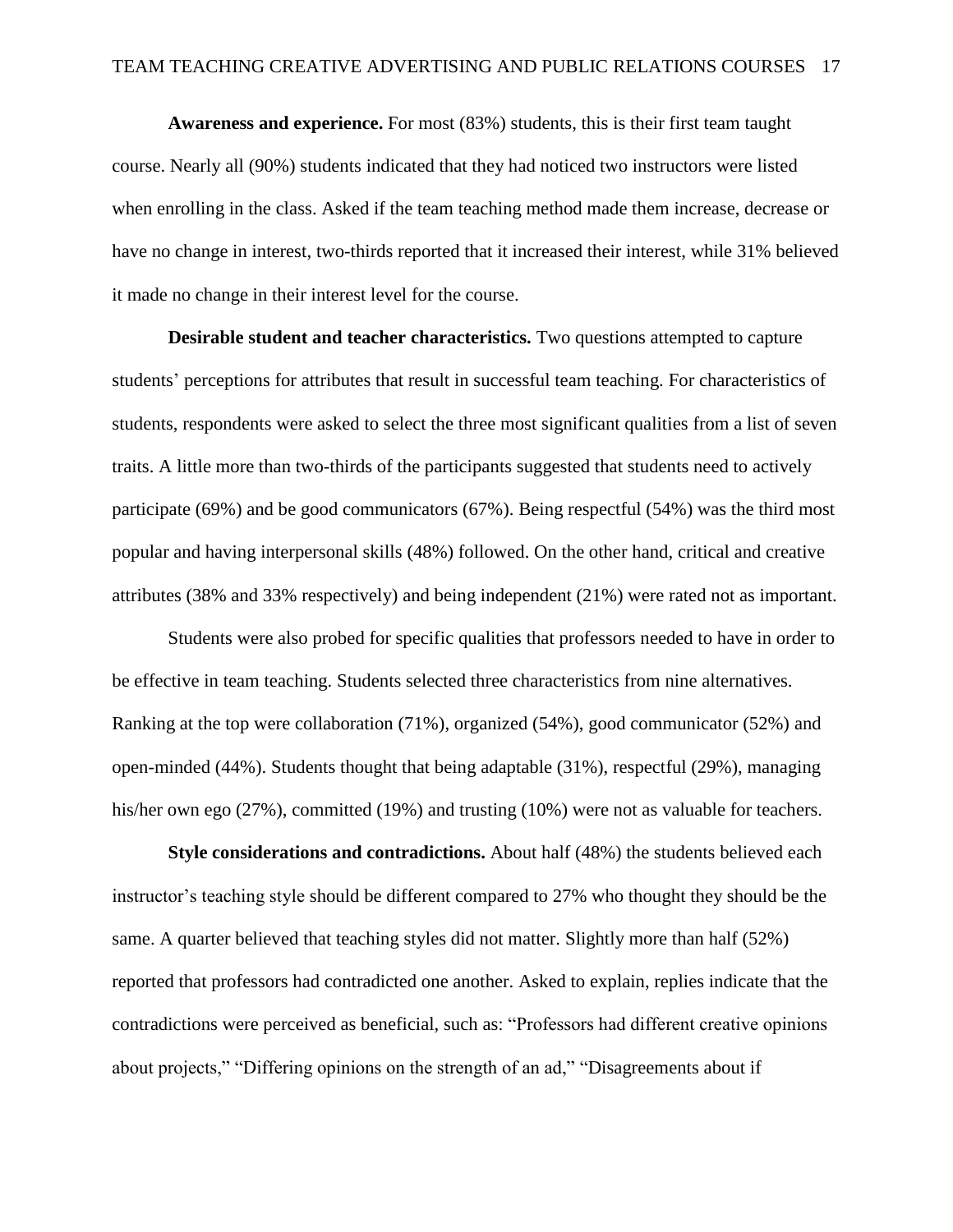something was effective" and "What makes a good commercial/things that can improve a commercial. But I found this helpful."

Moreover, students identified that the contradictions were based on the different perspective and expertise that instructors brought to the class. Responses on this theme include: "Not contradicted, but had different skills" and "Being from slightly different backgrounds they had different opinions on certain aspects." Just as important, the professional consideration and delivery of the varying viewpoints were also noticed by students as they wrote: "It was handled respectfully and well" and "But only for the sake of a good debate."

**Value perceptions.** Students were split on whether or not having two professors was unusual. Half the students agreed or strongly agreed, 23% neither agreed nor disagreed and 25% disagreed. However, when asked to consider if two instructors served student needs, a large proportion (88%) of students agreed or strongly agreed. Additionally, the majority (66%) indicated that the team teaching courses supplied students with twice the value of their learning experience. And 90% agreed or strongly agreed with the statement that they would take another team-taught course.

**Advantages.** Students were asked to describe advantages of having two professors instruct a single course. Comments can be grouped into three themes: appreciating different perspectives, reaching more students with a variety of backgrounds and styles and creating a more interesting class.

Many student statements acknowledged each instructor's different views, such as, "Teachers have different backgrounds – allow students to learn from 2 frames of mind," "You get 2 perspectives on everything. Each professor brings something different to the table" and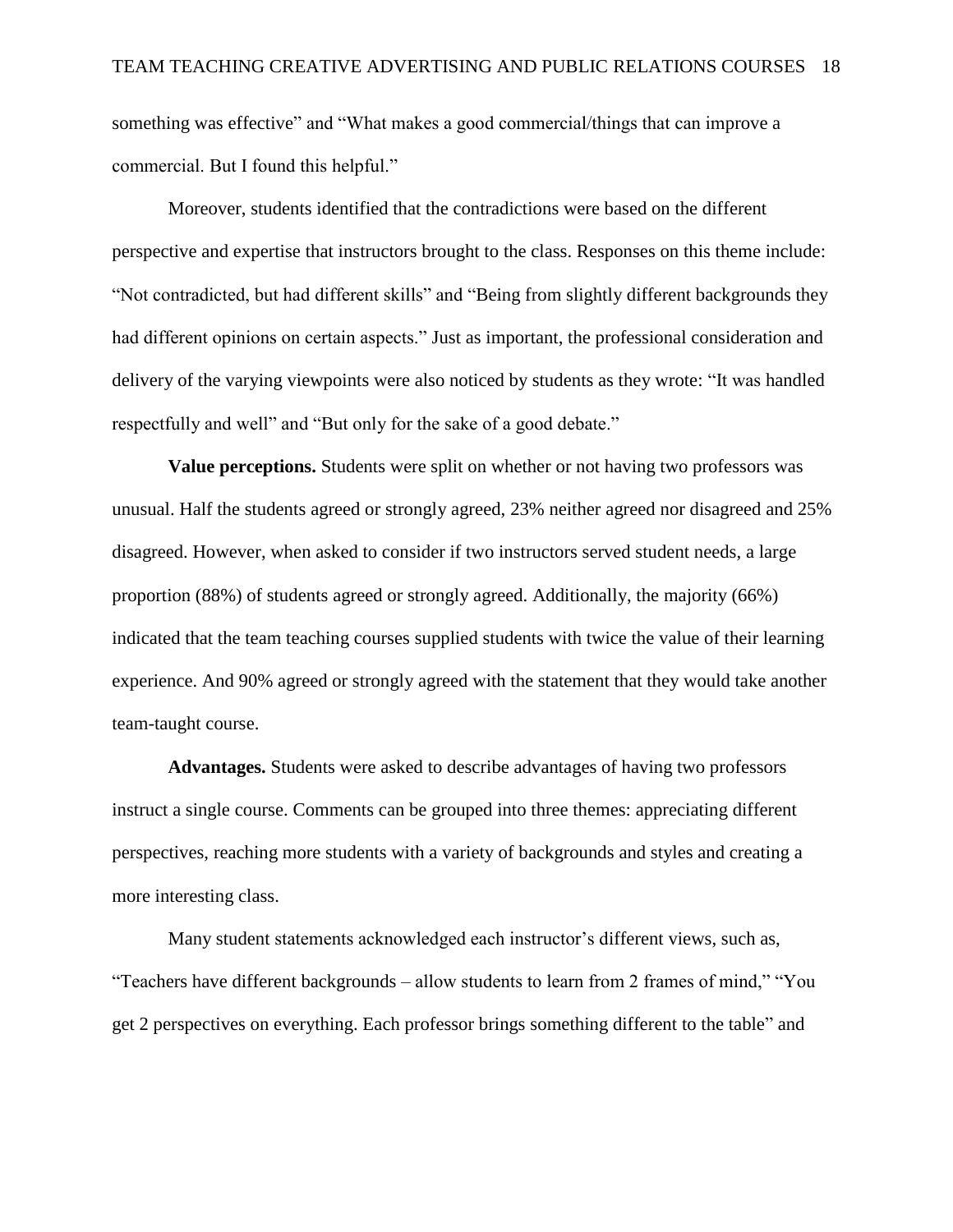"You receive even more knowledge on a subject from two different experiences and backgrounds and there's enough to go around."

A second theme was how the two professors offered alternative styles, personalities and backgrounds to help foster a connection in some way with individual students. Buckley (2000) suggested that due to variations in instructor demographics and personalities, together they are better able than an instructor alone to reach more students. In this case the students wrote: "Double the knowledge, one is likely to teach in a manner closely related to your learning style," "There is more help and individual time" and "With two professors . . . one professor's teachings may click with you better than the others."

Students also expressed in several remarks how the two teachers created an engaging and interesting class. The following comments fall into this category: "Each one is specialized in his or her area of subject, so the class is very enriching," "Students benefit from the knowledge that each professor brings to the table. Varying teaching styles keep students interested" and "Both professors bring their expertise to the subject matter. Not every student's major is the same, so those different perspectives are great!"

**Disadvantages.** When asked to list disadvantages of having two professors for a single course, seven of the 48 students wrote "None" or left the question blank. Of those who provided a reply, instead of citing specific examples, students wrote about the possibility of contradictions, as in: "If the two professors cannot get along then it can affect their teaching abilities," "If teachers couldn't cooperate/don't communicate well it could lead to confusion for students" and "They might grade differently."

There were a few specific criticisms, including "More work," "Needing to hear back from both when questions outside of [the] classroom arise, or needing to wait for professors to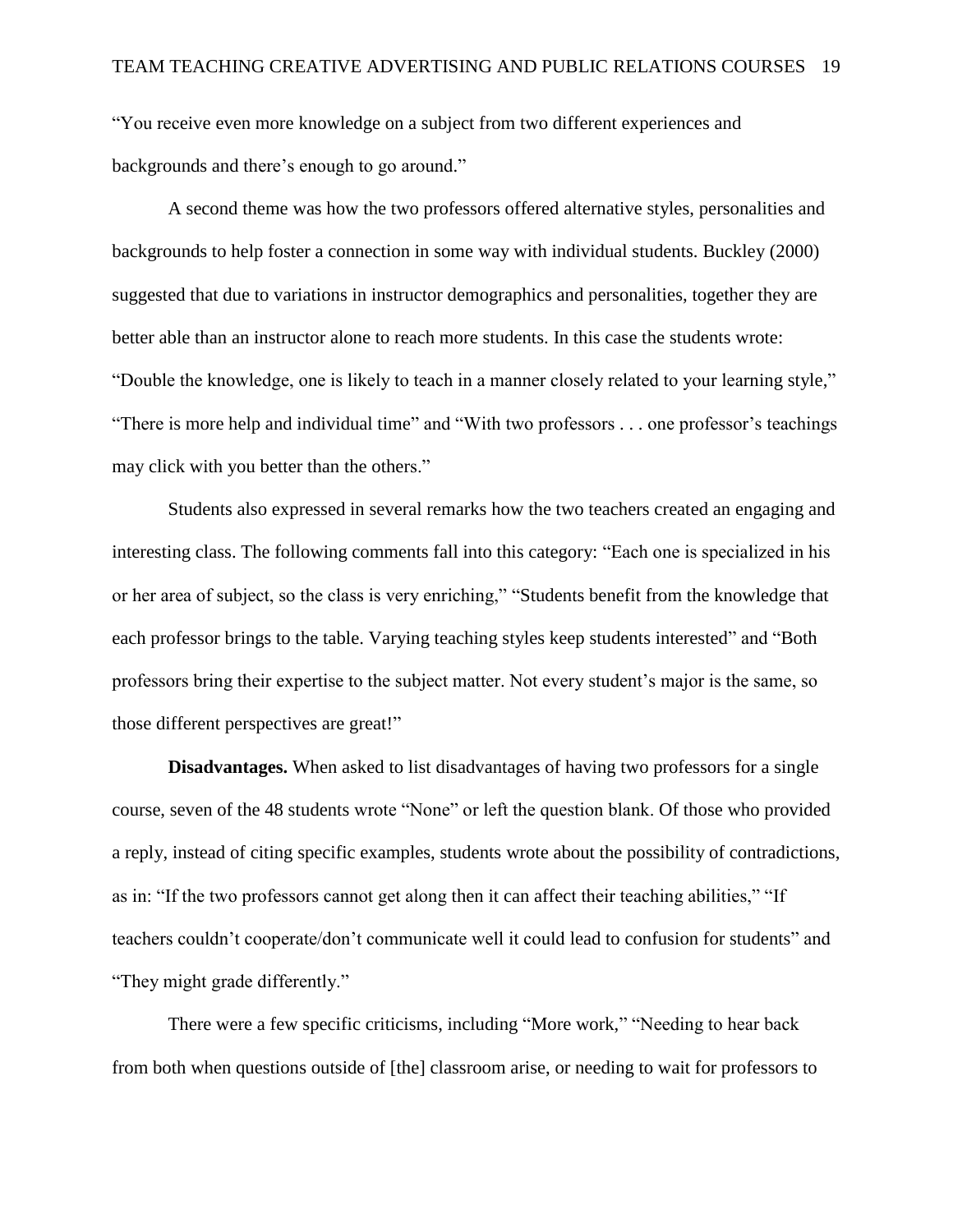consult one another for answer[s] to questions" and "Sometimes opinions conflict, making the student unclear about how to improve his/her work."

#### **Discussion**

The purpose of this study was to better understand the team teaching experience with a goal to improve collaboration efforts that contribute to the quality of student knowledge and learning. Team teaching courses are not so common, but they are particularly relevant and offer an effective approach for advertising and public relations instruction. The instructors' intent was to create industry-like practices and standards in the classroom through project-based and applied assignments, multi-tasking schedules and different professional perspectives for two team-taught courses: Design for Advertising and Public Relations and Commercial Production for Advertising and Public Relations.

The evidence of student sentiments found in responses from a custom-designed survey about team teaching and general course evaluations in this case study reveals the benefits of team teaching in practice as outlined in the literature, including reaching more students, providing more feedback, giving more interesting and effective lectures, fostering independent thought, encouraging holistic learning and modeling industry. In addition, instructor reflections reinforce these and uncover other positive qualities of the team teaching model.

## **Benefits of Team Teaching in Practice**

**Reach more students.** Through the collaborative courses faculty were able to reach more students, a benefit of team teaching according to Buckley (2000). Student comments previously mentioned, as well as, "Having a variety of opinions. Having a greater opportunity for engagement" and "...one professor's teachings may click with you better than the others," exemplify the influence.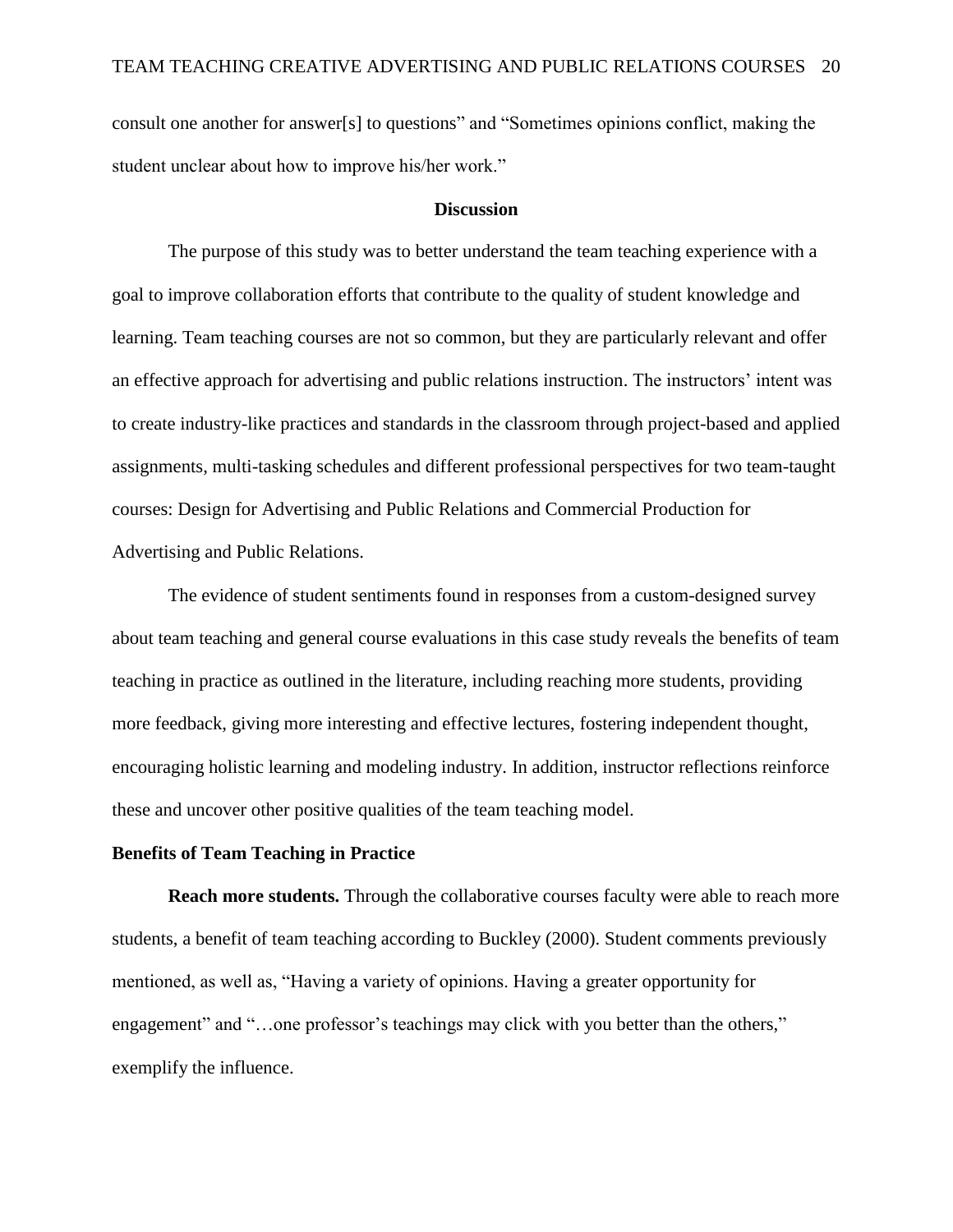Although courses were advertising classes, about half the students were from other majors, such as communication studies, film, journalism and digital media and storytelling, and they benefited from learning about the advertising and public relations creative development process and career prospects. Gaining new insight and inspiration from the courses, some of these non-advertising majors later took advertising creative courses as electives, interviewed for entry-level positions at advertising agencies and started their careers in the business, including as assistant producers. Others assisted the author on advertising research projects. None of these relationships and opportunities would have been made without the dual nature of the course.

**More feedback**. Team teaching courses have also been shown to accomplish more, especially in offering students additional feedback (Gaytan, 2010; Wadkins et al., 2006). Pertinent student survey comments like "Get double the attention as well as two different experiences brought into the classroom per each professor's background," "More resources, multiple opinions," "Different opinions" and "More opinions," reveal the impact the multiple instructors made in each course.

**More interesting and effective lectures**. Not only did students report that they received more attention, but they also seemed to find courses more interesting, a condition that encourages higher-level learning (Buckley, 2000). "Varying teaching styles keep students interested," "A very interesting class that provides students an opportunity to add good work to their reels, while learning the basic fundamentals of advertising" and "Each one is specialized in his or her area of subject, so the class is very enriching" are student comments that paint a picture of their perceptions for how instructors aimed to provide interesting and relevant lectures.

**Fostering independent thought.** The different viewpoints and the engaging nature of the class recognized by students were conscious attempts by the faculty to encourage independent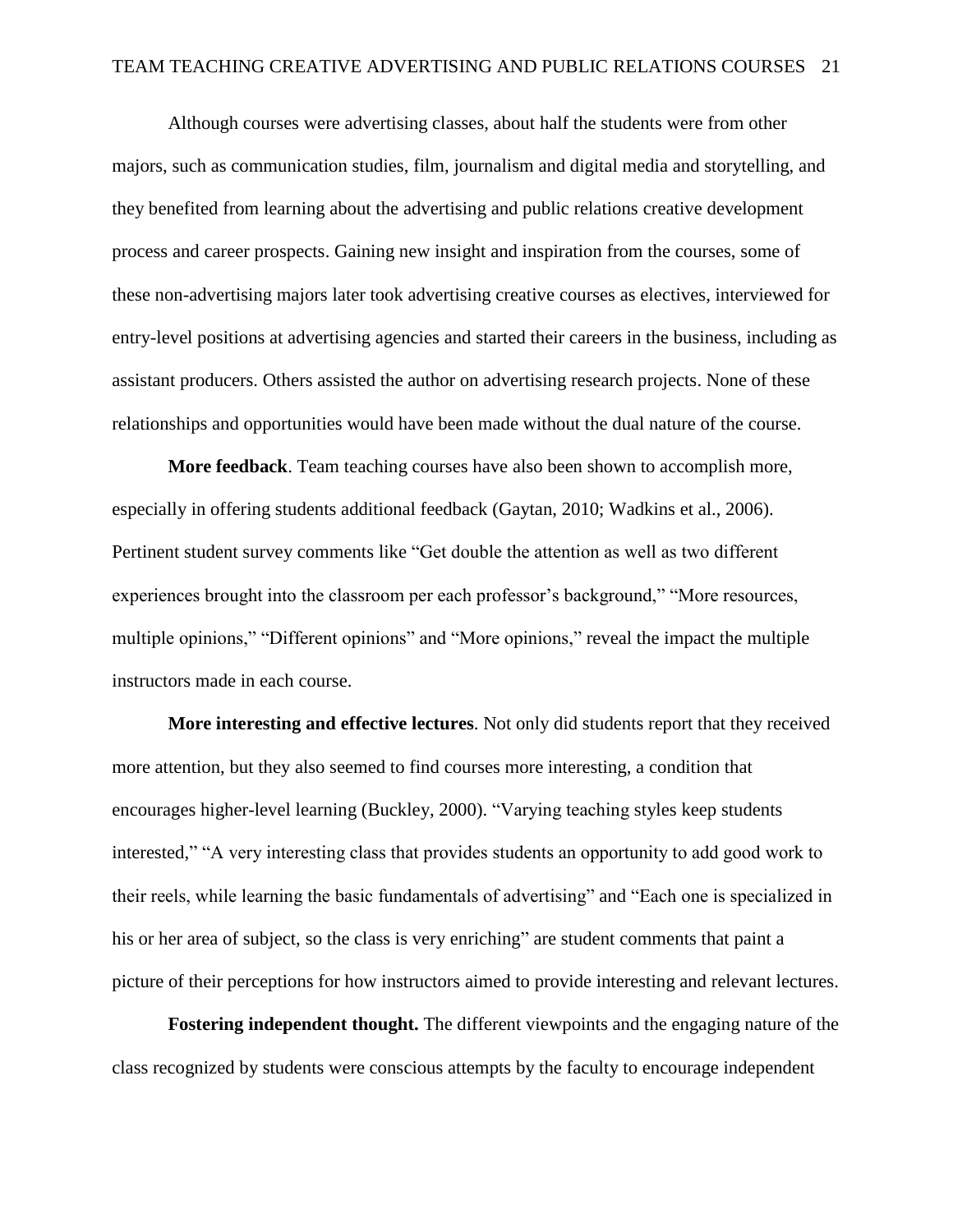thought as outlined by van Amelsvoort et al., 2010. The critiques and brainstorming that uncovered multiple solutions to a single task were ways for students to practice self-expression and creativity. Several students used creative in their survey and course evaluation comments, such as "It increases the value of the learning experience and allows for creative thinking" and "I enjoyed getting the chance to be creative and learn a little more about design."

**Holistic learning and modeling industry.** Students mentioned in surveys that each professor provided a different expertise. Interdisciplinary learning can encourage holistic thinking (Auman & Lille, 2008; Kraeplin & Criado, 2005) and in these courses students identified and valued the different perspectives that instructors brought to classes. Respondents wrote: *"*Students get two different perspectives of the same field,*"* "I get to learn different things from two different professors," "This course combines two fields, so having two professors is absolutely necessary" and "Different backgrounds + work experience allowed for increased learning in the industry, & helped simulate [a] professional work environment."

Interdisciplinary courses are cited to better model industry practice (Gaytan, 2010; Smith Ducoffe et al., 2006) and general evaluation thoughts reinforced this, "While at first this class focused on theory, terminology, and program use, the majority of the class was projects that mimicked real life assignments that are salient to my major" and "[G]reat course and [I] appreciated the breadth of knowledge both professors were able to bring to the table. [It] aided the presentation of material and learning so that the students can bring this knowledge into a professional setting"

These findings are important considering that instructors pondered how to present different opinions in the classroom, and at first were careful to not disagree with each other. However, as the semesters progressed and instructors became more familiar with each other's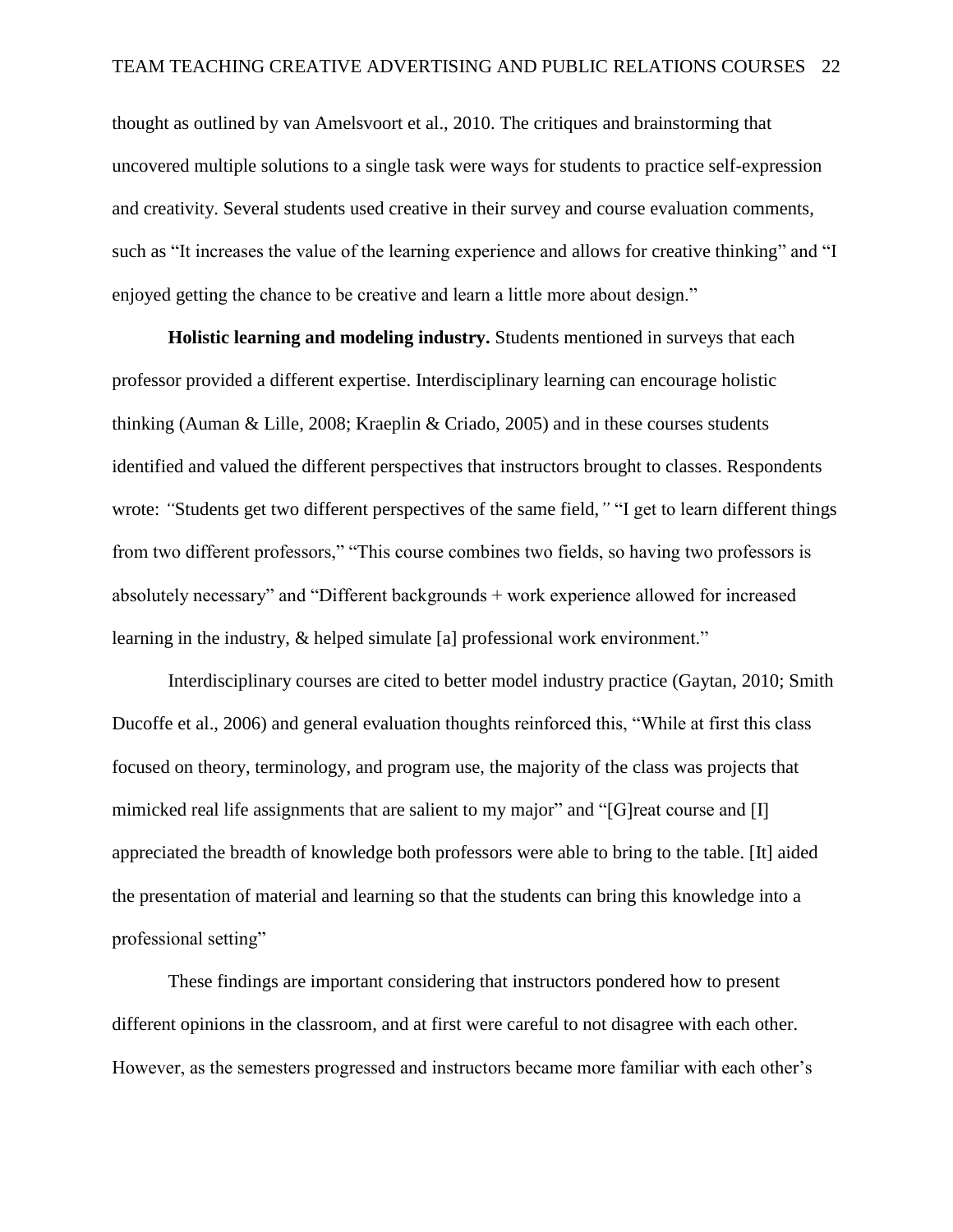teaching styles, they realized it was not only necessary, but best to disagree and offer various perspectives, analyses and justifications in a respectful and professional manner.

## **Stepping Outside Your Comfort Zone**

Instructors met regularly after each semester to reflect on class results. The experience revealed that while instructors were of different generations, backgrounds, ethnicities and genders, all have similar challenges. The team teaching approach helped each to become a better teacher and acquire more knowledge within and beyond their own specialty.

By working through syllabi, lesson plans and grading, as well as observing others in the classroom, instructors gained different teaching methods and transferred those to their solotaught courses. Instructors also could be better teachers knowing the unique attributes and what is acceptable and unacceptable in each area, such as grammar, punctuation and other writing styles and the scripted and staged nature of advertisements compared to the objectivity of journalism, documentaries and film.

Learning about the other practice area also forced instructors to step outside their comfort zone, as suggested by Armstrong (1980) and Smith Ducoffe et al. (2006), and provided opportunities to advance their specialties. The designer has developed advertising campaigns to brand and bring awareness to the School of Communication and other organizations, worked with students on branding, advertising, websites and portfolios and enhanced her Pinterest account with a section devoted to creative advertisement design. The filmmaker has reviewed thousands of international commercials, researched the advertising business, nurtured voiceover and other talent for student use, forged career opportunities and learned about current trends. He has transferred his multi-award winning filmmaking skills to regularly create spec commercials for potential clients and contests.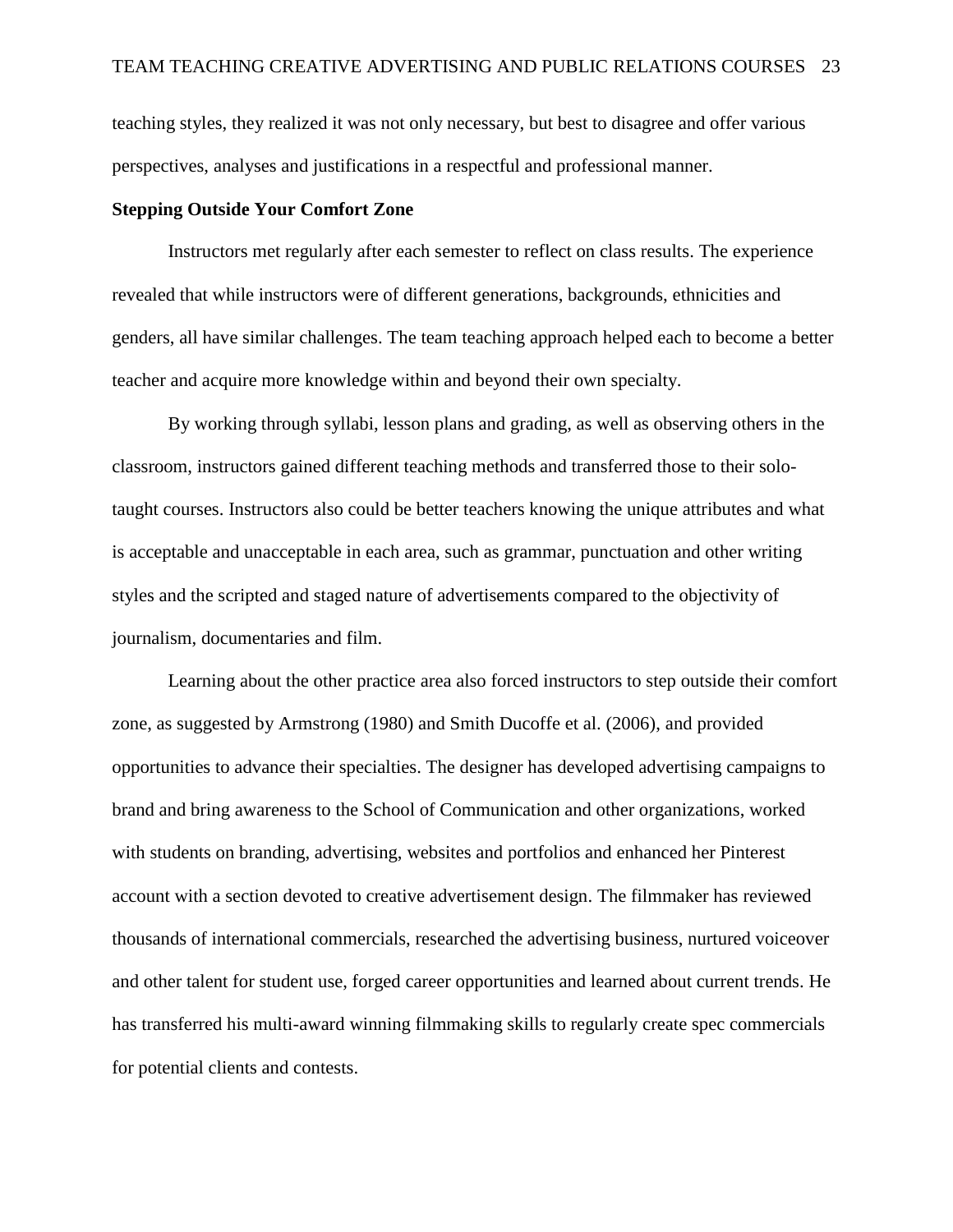The filmmaker also has introduced brand journalism, a growing area that ". . . allows businesses to target customers with useful, tailored editorial content while promoting their brand, values, and products" (Cole & Greer, 2013, p. 673), to his journalism courses. As companies see the advantages for creating their own media to target consumers, not only will there be more opportunities for trained journalists, but it will be important for students to learn that while taking a position in a story may be different than the traditional objectivity of journalism, the communication needs to be transparent, portray an accurate portrayal and not mislead. As a consequence of learning about advertising in the co-taught course, the instructor is able to lead students on current industry trends and practices with ethical standards.

## **Limitations and Future Studies**

A limitation to this study is that it is based on student surveys and evaluations from two courses over two years. Continuing the survey research could provide a larger sample and a cross-tabulation analysis could compare perception differences by major. Additional explorations could review team teaching across the university or even the United States to identify the colleges, schools and departments employing the approach, detail the methods and instructional styles and review assessments of effectiveness and learning outcomes. These team teaching courses could also be compared to those with solo-instructors to note any perception or learning outcome similarities or differences.

In-depth interviews of students could also be conducted to gain deeper understanding of their perceptions of team teaching. Particular aspects of the approach could be probed, including how co-teaching helped in student learning and what they specifically liked and disliked about the approach.

## **Conclusion**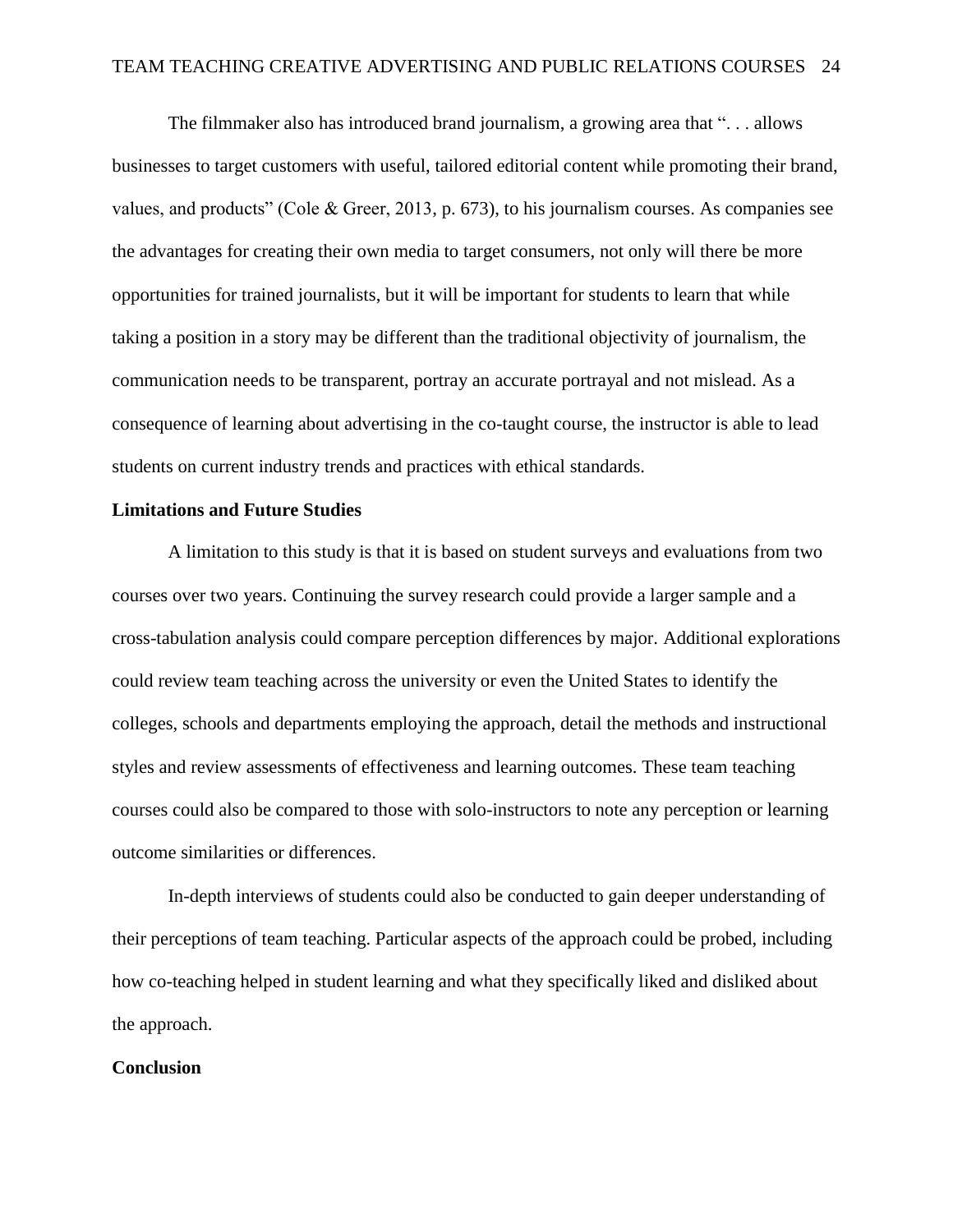While new sophisticated technology has made it so that most everyone with a simple smart phone or other mobile device can take pictures and videos to upload to Facebook and YouTube, communication practitioners will need to have these skills at a professional level (Beard & Tarpenning, 2001). In addition, multinational advertising and public relations businesses will likely continue to have specialized departments with unique technology and software that will need to collaborate with one another. The team teaching model attempts to bring together the various perspectives of creative, production, planning and account management, and show how they collaborate to achieve a common goal, making these courses important.

However, co-teacher arrangements are unusual. Dedicating two professors to teaching in the same classroom can be difficult for administrators to manage and, as they must cover courses with a limited budget and be fair to faculty, team-taught courses bring up multiple issues. Primarily, do courses count for one or half a course and will online course portals and systems accommodate two or more instructors? Despite the challenges, the team teaching method helps student learning, reflects industry, provides opportunities for faculty development and is an example of a university's commitment to being innovative and progressive in its curriculum. Advertising and public relations are unique practices as they are creative and multi-disciplined – teaching courses on the subject is just as complex. Team teaching is one style that can help better prepare the next generation of these professionals with the critical, analytical, creative and thoughtful thinking necessary to be successful in communication careers.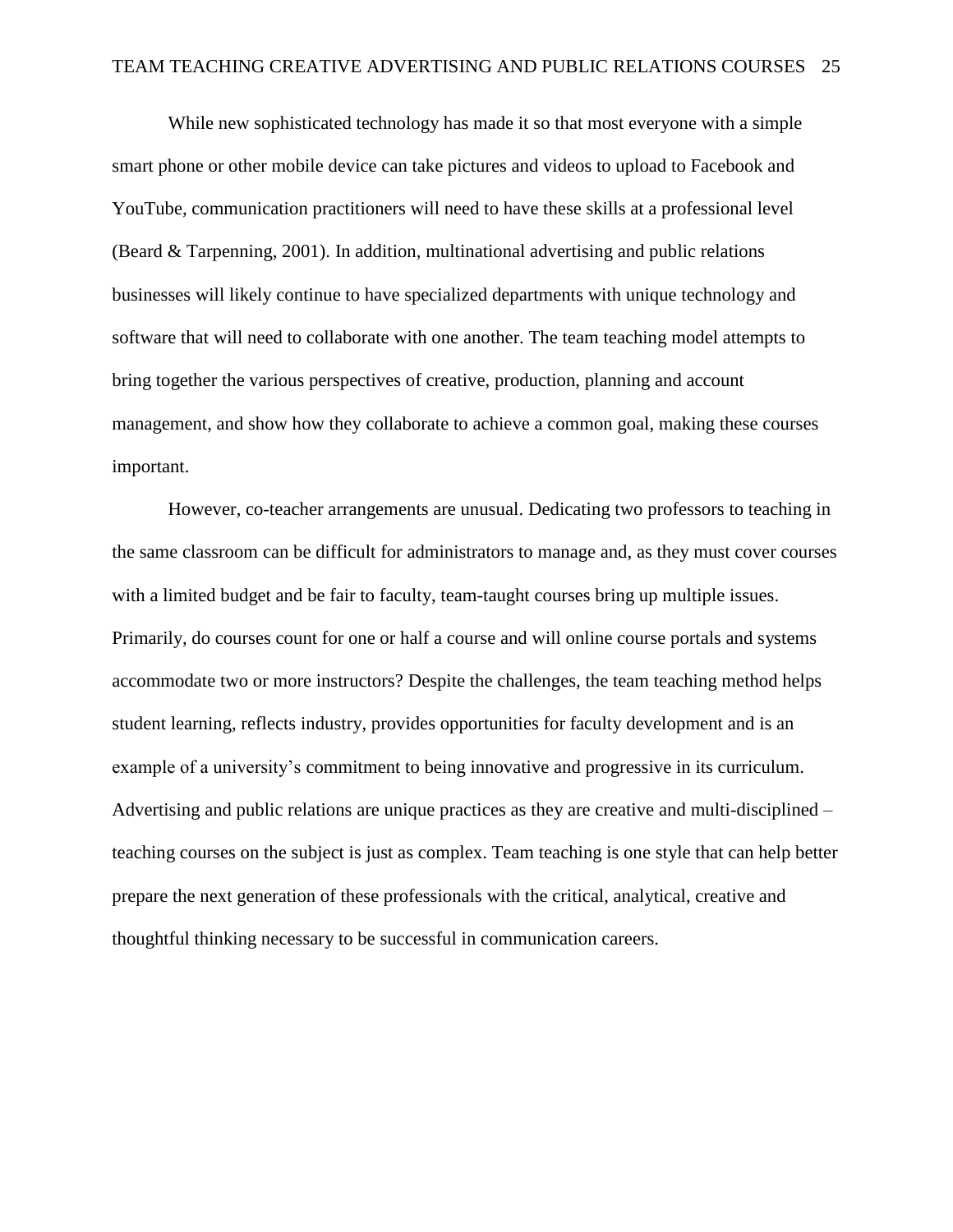## **References**

- Armstrong, F. H. (1980). Faculty development through interdisciplinarity. *Journal of General Education, 32*(1), 52-63.
- Auman, A., & Lillie, J. (2008). An evaluation of team-teaching models in a media convergence curriculum. *Journalism & Mass Communication Educator, 62*(4), 360-75.
- Bakken, L., Clark, F. L., & Thompson, J. (1998). Collaborative teaching: Many joys, some surprises, and a few worms. *College Teaching, 46*(4), 154-157.
- Beard, F. K., & Tarpenning, D. (2001). Teaching TV advertising creative using digital video on the desktop. *Journal of Advertising Education, 5*(1), 23-32.
- Beard, F. K., & Yang, A. (2011). Choosing and evaluating digital and online media: A conceptual/instructional model. *Journal of Advertising Education, 15*(2), 5-13.
- Buckley, F. J., S. J. (2000). *Team teaching: What, why, and how?* Thousand Oaks, CA: Sage Publications, Inc.
- Cole II, J. T., & Greer, J. D. (2013). Audience response to brand journalism: The effect of frame, source, and involvement. *Journalism & Mass Communication Quarterly, 90*(4), 673-690.
- Davis, J. R. (1995). *Interdisciplinary courses and team teaching: New arrangements for learning*. Phoenix, AZ: American Council on Education and The Oryx Press.
- Gaytan, J. (2010). Instructional strategies to accommodate a team teaching approach. *Business Communication Quarterly, 73*(1), 82-87.
- George, M. A., & Davis-Wiley, P. (2000). Team teaching a graduate course. *College Teaching*, *48*(2), 75-80.
- Hammer, E. Y., & Giordano, P. J. (2001). Dual-gender team teaching human sexuality: Pedagogical and practical issues. *Teaching of Psychology, 28*(2), 132-133.

Kraeplin, C., & Criado, C. A. (2005). Building a case for convergence journalism curriculum.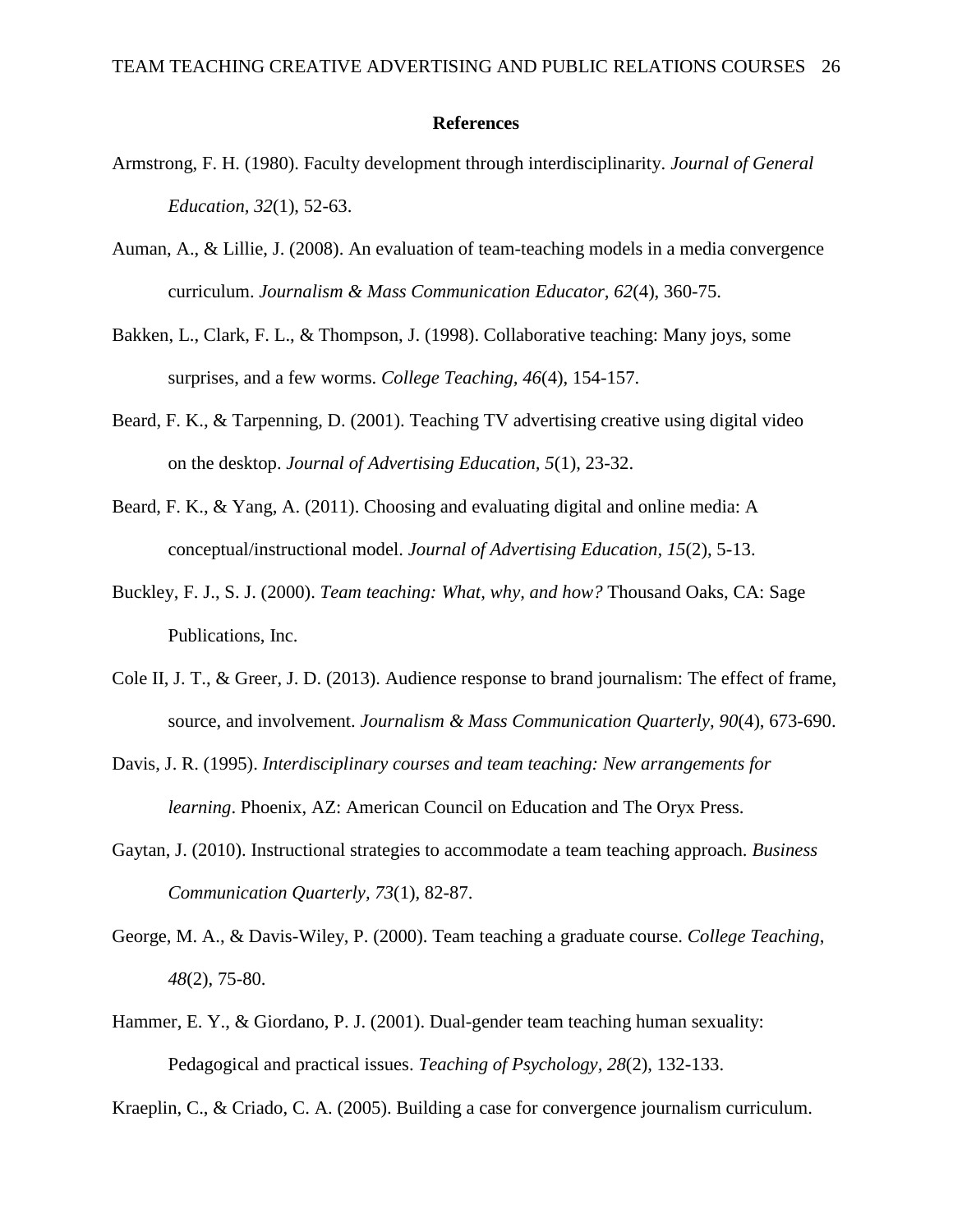*Journalism & Mass Communication Educator, 60*(1), 47-56.

Leavitt, M. C. (2006). Team teaching: Benefits and challenges. *Speaking of Teaching*, *16*(1), 1-4.

- Parada, P., & Franch, J. (2008). *Rethinking university teaching: A conversational framework for the effective use of learning technologies* (2<sup>nd</sup> ed.). London: Routledge.
- Smith Ducoffe, S. J., Tromley, C. L., & Tucker, M. (2006). Interdisciplinary, team-taught, undergraduate business courses: The impact of integration. *Journal of Management Education, 30*, 276-294.
- Sorensen, J. E., & Wittmer, D. P. (1996). Stage 2: Designing team-taught transdisciplinary courses – Where do we begin? *Journal of Management Education, 20*(4), 422-434.
- Stake, R. E. (2000). Case studies. In N. K. Denzin & Y. S. Lincoln (Eds.), *Handbook of*  qualitative research (2<sup>nd</sup> ed.) (pp. 435-454).Thousand Oaks, CA: Sage Publication, Inc.
- Stuhlfaut, M. W. (2007). How creative are we?: The teaching of creativity theory and training. *Journal of Advertising Education, 11*(2), 49-59.
- Stuhlfaut, M. W., & Berman, M. (2009). Pedagogic challenges: The teaching of creative strategy in advertising courses. *Journal of Advertising Education, 13*(2), 37-46.
- van Amelsvoort, M., van Wijk, C., & den Ouden, H. (2010). Going Dutch or joining forces? Some experiences with team teaching in the Netherlands. *Business Communication Quarterly, 73*(1), 96-101.
- Wadkins, T., Miller, R. L., & Wozniak, W. (2006). Team teaching: Student satisfaction and performance. *Teaching of Psychology, 33*(2), 118-120.
- Yi, W. L. (2012). Preparing NESTs and NNESTs for team teaching at the pre-service level. *Studies in Literature and Language, 4*(1), 32-37.

Yin, R. K. (2009). *Case study research: Design and methods*, 4<sup>th</sup> ed. Los Angles: Sage